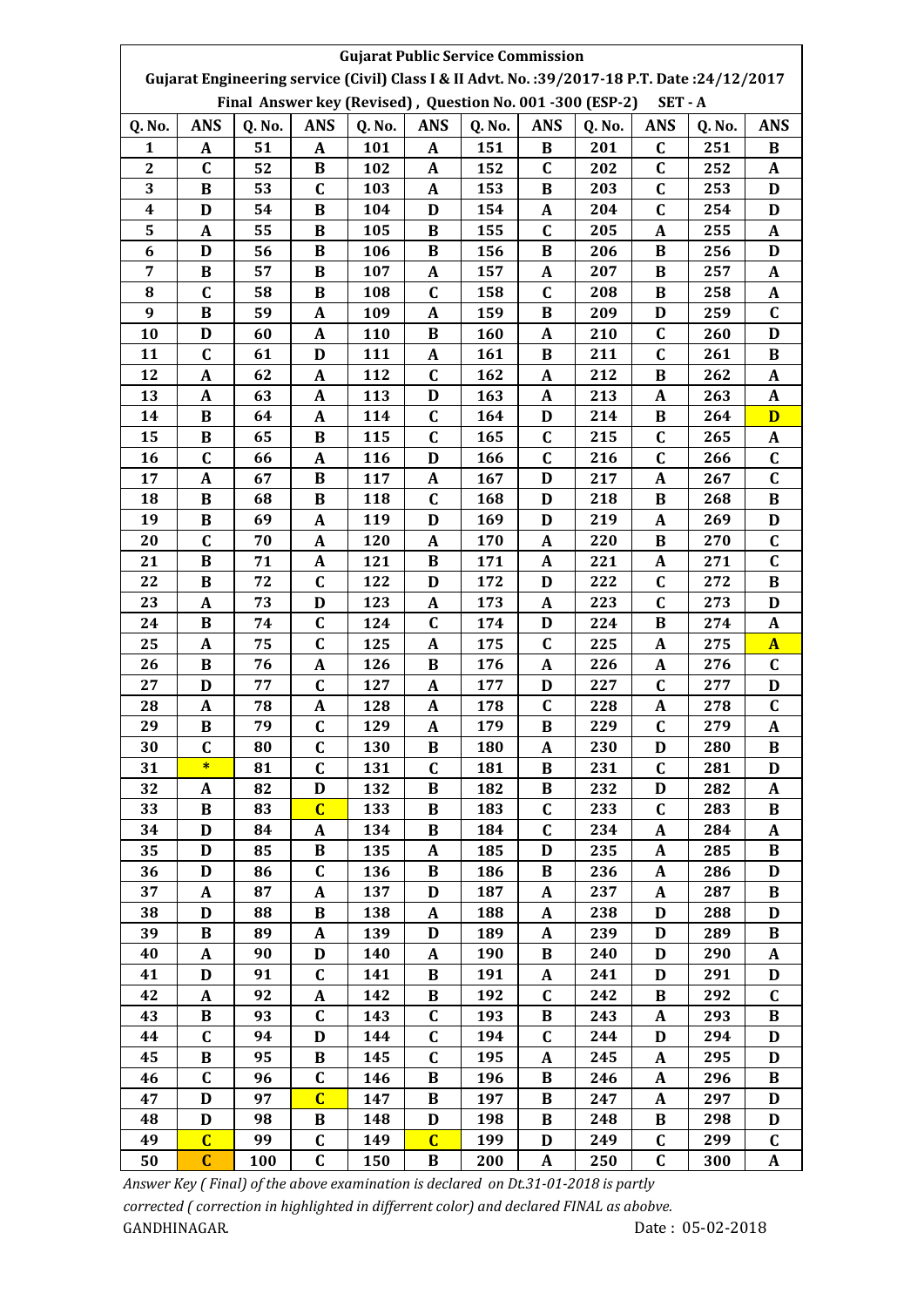| <b>Gujarat Public Service Commission</b><br>Gujarat Engineering service (Civil) Class I & II Advt. No.: 39/2017-18 P.T. Date: 24/12/2017 |                  |        |                  |        |                  |        |                  |        |                  |        |              |  |
|------------------------------------------------------------------------------------------------------------------------------------------|------------------|--------|------------------|--------|------------------|--------|------------------|--------|------------------|--------|--------------|--|
| Final Answer key (Revised), Question No. 001 -300 (ESP-2)<br>SET - B                                                                     |                  |        |                  |        |                  |        |                  |        |                  |        |              |  |
| Q. No.                                                                                                                                   | <b>ANS</b>       | Q. No. | <b>ANS</b>       | Q. No. | <b>ANS</b>       | Q. No. | <b>ANS</b>       | Q. No. | <b>ANS</b>       | Q. No. | <b>ANS</b>   |  |
| 1                                                                                                                                        | B                | 51     | B                | 101    | D                | 151    | $\mathbf A$      | 201    | D                | 251    | $\mathbf C$  |  |
| $\boldsymbol{2}$                                                                                                                         | B                | 52     | $\mathbf C$      | 102    | A                | 152    | B                | 202    | $\mathbf C$      | 252    | D            |  |
| 3                                                                                                                                        | B                | 53     | $\ast$           | 103    | B                | 153    | A                | 203    | $\mathbf C$      | 253    | C            |  |
| $\boldsymbol{4}$                                                                                                                         | $\bf{B}$         | 54     | A                | 104    | D                | 154    | $\mathbf C$      | 204    | D                | 254    | $\mathbf A$  |  |
| 5                                                                                                                                        | B                | 55     | $\bf{B}$         | 105    | A                | 155    | $\bf{B}$         | 205    | D                | 255    | $\bf{B}$     |  |
| 6                                                                                                                                        | $\boldsymbol{A}$ | 56     | D                | 106    | $\mathbf C$      | 156    | $\mathbf C$      | 206    | D                | 256    | D            |  |
| 7                                                                                                                                        | $\boldsymbol{A}$ | 57     | D                | 107    | $\boldsymbol{A}$ | 157    | A                | 207    | A                | 257    | $\mathbf A$  |  |
| 8                                                                                                                                        | D                | 58     | D                | 108    | B                | 158    | B                | 208    | $\boldsymbol{A}$ | 258    | $\bf{B}$     |  |
| 9                                                                                                                                        | A                | 59     | A                | 109    | A                | 159    | B                | 209    | D                | 259    | A            |  |
| 10                                                                                                                                       | A                | 60     | D                | 110    | A                | 160    | B                | 210    | A                | 260    | B            |  |
| 11                                                                                                                                       | A                | 61     | B                | 111    | A                | 161    | D                | 211    | D                | 261    | D            |  |
| 12                                                                                                                                       | B                | 62     | A                | 112    | B                | 162    | A                | 212    | $\mathbf C$      | 262    | B            |  |
| 13                                                                                                                                       | $\boldsymbol{A}$ | 63     | D                | 113    | $\mathbf C$      | 163    | $\mathbf C$      | 213    | A                | 263    | D            |  |
| 14                                                                                                                                       | $\bf{B}$         | 64     | A                | 114    | $\bf{B}$         | 164    | $\mathbf C$      | 214    | D                | 264    | $\bf{B}$     |  |
| 15                                                                                                                                       | B                | 65     | $\bf{B}$         | 115    | $\bf{B}$         | 165    | $\mathbf C$      | 215    | $\mathbf C$      | 265    | $\mathbf{A}$ |  |
| 16                                                                                                                                       | A                | 66     | $\mathbf C$      | 116    | B                | 166    | $\mathbf C$      | 216    | B                | 266    | D            |  |
| 17                                                                                                                                       | $\mathbf A$      | 67     | B                | 117    | $\boldsymbol{A}$ | 167    | $\mathbf{A}$     | 217    | $\boldsymbol{A}$ | 267    | $\mathbf C$  |  |
| 18                                                                                                                                       | A                | 68     | $\mathbf C$      | 118    | B                | 168    | B                | 218    | B                | 268    | B            |  |
| 19                                                                                                                                       | $\mathbf C$      | 69     | D                | 119    | D                | 169    | B                | 219    | B                | 269    | D            |  |
| 20                                                                                                                                       | D                | 70     | D                | 120    | A                | 170    | B                | 220    | $\mathbf C$      | 270    | D            |  |
| 21                                                                                                                                       | $\mathbf C$      | 71     | $\overline{C}$   | 121    | D                | 171    | D                | 221    | $\mathbf C$      | 271    | $\bf{B}$     |  |
| 22                                                                                                                                       | $\mathbf C$      | 72     | $\mathbf C$      | 122    | A                | 172    | $\mathbf C$      | 222    | D                | 272    | D            |  |
| 23                                                                                                                                       | A                | 73     | A                | 123    | B                | 173    | $\mathbf C$      | 223    | B                | 273    | D            |  |
| 24                                                                                                                                       | $\mathbf C$      | 74     | $\bf{B}$         | 124    | $\bf{B}$         | 174    | $\bf{B}$         | 224    | $\boldsymbol{A}$ | 274    | $\mathbf C$  |  |
| 25                                                                                                                                       | $\bf{B}$         | 75     | $\mathbf C$      | 125    | $\mathbf C$      | 175    | $\boldsymbol{A}$ | 225    | $\boldsymbol{A}$ | 275    | $\mathbf{A}$ |  |
| 26                                                                                                                                       | D                | 76     | D                | 126    | $\mathbf C$      | 176    | B                | 226    | $\bf{B}$         | 276    | $\mathbf A$  |  |
| 27                                                                                                                                       | A                | 77     | B                | 127    | $\mathbf C$      | 177    | $\mathbf C$      | 227    | A                | 277    | C            |  |
| 28                                                                                                                                       | D                | 78     | $\mathbf C$      | 128    | B                | 178    | $\mathbf C$      | 228    | D                | 278    | A            |  |
| 29                                                                                                                                       | B                | 79     | $\overline{C}$   | 129    | B                | 179    | $\mathbf{A}$     | 229    | D                | 279    | $\mathbf C$  |  |
| 30                                                                                                                                       | $\mathbf C$      | 80     | $\bf{B}$         | 130    | D                | 180    | B                | 230    | $\boldsymbol{A}$ | 280    | D            |  |
| 31                                                                                                                                       | $\bf{B}$         | 81     | $\mathbf C$      | 131    | $\mathbf C$      | 181    | $\boldsymbol{A}$ | 231    | D                | 281    | C            |  |
| 32                                                                                                                                       | D                | 82     | $\mathbf C$      | 132    | B                | 182    | B                | 232    | A                | 282    | D            |  |
| 33                                                                                                                                       | $\mathbf C$      | 83     | A                | 133    | A                | 183    | A                | 233    | $\boldsymbol{A}$ | 283    | $\mathbf C$  |  |
| 34                                                                                                                                       | A                | 84     | A                | 134    | $\mathbf C$      | 184    | $\mathbf C$      | 234    | $\mathbf C$      | 284    | A            |  |
| 35                                                                                                                                       | $\boldsymbol{A}$ | 85     | A                | 135    | A                | 185    | $\mathbf C$      | 235    | D                | 285    | A            |  |
| 36                                                                                                                                       | B                | 86     | D                | 136    | $\mathbf C$      | 186    | B                | 236    | B                | 286    | A            |  |
| 37                                                                                                                                       | B                | 87     | B                | 137    | C                | 187    | A                | 237    | A                | 287    | A            |  |
| 38                                                                                                                                       | $\mathbf C$      | 88     | $\bf{B}$         | 138    | $\mathbf C$      | 188    | B                | 238    | $\boldsymbol{A}$ | 288    | D            |  |
| 39                                                                                                                                       | $\boldsymbol{A}$ | 89     | $\boldsymbol{A}$ | 139    | $\mathbf D$      | 189    | $\mathbf C$      | 239    | D                | 289    | $\mathbf{D}$ |  |
| 40                                                                                                                                       | B                | 90     | $\mathbf C$      | 140    | $\mathbf C$      | 190    | B                | 240    | A                | 290    | D            |  |
| 41                                                                                                                                       | B                | 91     | A                | 141    | A                | 191    | A                | 241    | C                | 291    | D            |  |
| 42                                                                                                                                       | $\mathbf C$      | 92     | $\bf{B}$         | 142    | B                | 192    | $\mathbf C$      | 242    | $\mathbf C$      | 292    | B            |  |
| 43                                                                                                                                       | B                | 93     | A                | 143    | $\mathbf C$      | 193    | B                | 243    | B                | 293    | A            |  |
| 44                                                                                                                                       | B                | 94     | C                | 144    | A                | 194    | A                | 244    | D                | 294    | D            |  |
| 45                                                                                                                                       | A                | 95     | D                | 145    | B                | 195    | C                | 245    | C                | 295    | A            |  |
| 46                                                                                                                                       | B                | 96     | C                | 146    | A                | 196    | B                | 246    | C                | 296    | A            |  |
| 47                                                                                                                                       | $\mathbf{A}$     | 97     | $\mathbf C$      | 147    | D                | 197    | $\mathbf{A}$     | 247    | $\bf{B}$         | 297    | A            |  |
| 48                                                                                                                                       | $\bf{B}$         | 98     | D                | 148    | $\mathbf C$      | 198    | $\bf{B}$         | 248    | D                | 298    | B            |  |
| 49                                                                                                                                       | D                | 99     | A                | 149    | A                | 199    | A                | 249    | A                | 299    | C            |  |
| 50                                                                                                                                       | $\boldsymbol{A}$ | 100    | $\mathbf C$      | 150    | $\mathbf C$      | 200    | $\boldsymbol{A}$ | 250    | $\mathbf{A}$     | 300    | $\mathbf C$  |  |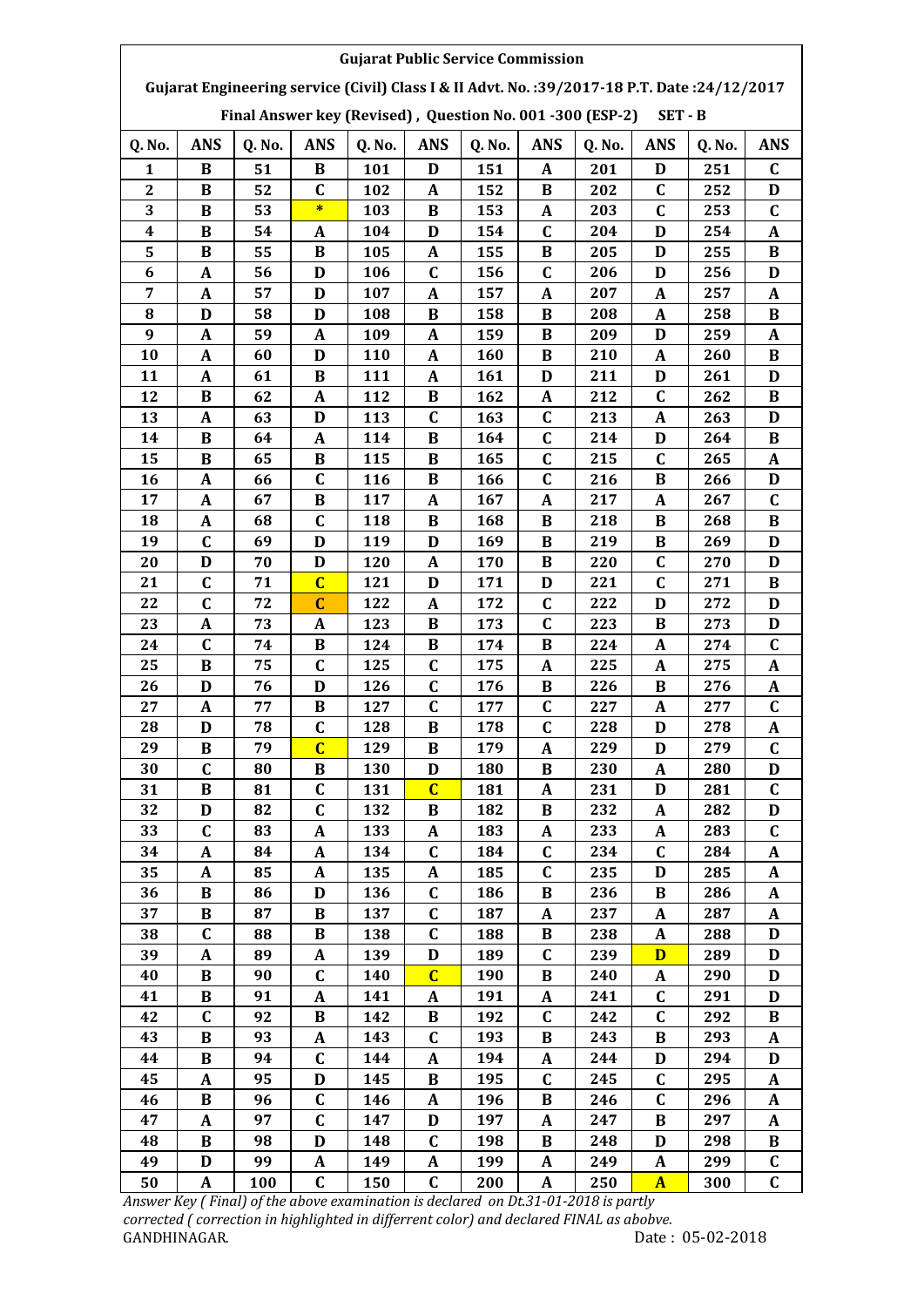| <b>Gujarat Public Service Commission</b><br>Gujarat Engineering service (Civil) Class I & II Advt. No.: 39/2017-18 P.T. Date: 24/12/2017 |                  |          |                             |            |                  |            |                            |            |                         |            |                            |  |  |
|------------------------------------------------------------------------------------------------------------------------------------------|------------------|----------|-----------------------------|------------|------------------|------------|----------------------------|------------|-------------------------|------------|----------------------------|--|--|
| Final Answer key (Revised), Question No. 001 -300 (ESP-2)<br>$SET - C$                                                                   |                  |          |                             |            |                  |            |                            |            |                         |            |                            |  |  |
| Q. No.                                                                                                                                   | <b>ANS</b>       | Q. No.   | <b>ANS</b>                  | Q. No.     | <b>ANS</b>       | Q. No.     | <b>ANS</b>                 | Q. No.     | <b>ANS</b>              | Q. No.     | <b>ANS</b>                 |  |  |
| 1                                                                                                                                        | B                | 51       | A                           | 101        | D                | 151        | A                          | 201        | A                       | 251        | D                          |  |  |
| $\boldsymbol{2}$                                                                                                                         | $\mathbf C$      | 52       | $\mathbf{A}$                | 102        | $\overline{C}$   | 152        | $\bf{B}$                   | 202        | $\bf{B}$                | 252        | D                          |  |  |
| 3                                                                                                                                        | B                | 53       | $\mathbf{A}$                | 103        | B                | 153        | $\bf{B}$                   | 203        | B                       | 253        | B                          |  |  |
| $\overline{\mathbf{4}}$                                                                                                                  | B                | 54       | $\mathbf C$                 | 104        | A                | 154        | B                          | 204        | $\mathbf C$             | 254        | D                          |  |  |
| 5                                                                                                                                        | A                | 55       | D                           | 105        | $\mathbf C$      | 155        | D                          | 205        | $\mathbf C$             | 255        | D                          |  |  |
| 6                                                                                                                                        | $\, {\bf B}$     | 56       | $\mathbf C$                 | 106        | A                | 156        | $\mathbf C$                | 206        | D                       | 256        | $\mathbf C$                |  |  |
| 7                                                                                                                                        | A                | 57       | $\mathbf C$                 | 107        | $\mathbf C$      | 157        | $\mathbf C$                | 207        | B                       | 257        | A                          |  |  |
| 8                                                                                                                                        | B                | 58       | $\mathbf{A}$                | 108        | $\mathbf C$      | 158        | B                          | 208        | A                       | 258        | A                          |  |  |
| 9                                                                                                                                        | D                | 59       | $\mathbf C$                 | 109        | $\mathbf C$      | 159        | A                          | 209        | A                       | 259        | $\mathbf C$                |  |  |
| 10                                                                                                                                       | A                | 60       | B                           | 110        | D                | 160        | B                          | 210        | A                       | 260        | A                          |  |  |
| 11                                                                                                                                       | B                | 61       | $\mathbf D$                 | 111        | $\overline{C}$   | 161        | $\mathbf C$                | 211        | B                       | 261        | $\mathbf C$                |  |  |
| 12                                                                                                                                       | $\mathbf C$      | 62       | $\boldsymbol{A}$            | 112        | A                | 162        | $\mathbf C$                | 212        | A                       | 262        | D                          |  |  |
| 13                                                                                                                                       | $\ast$           | 63       | $\mathbf D$                 | 113        | $\bf{B}$         | 163        | $\mathbf{A}$               | 213        | $\mathbf C$             | 263        | $\mathbf C$                |  |  |
| 14                                                                                                                                       | A                | 64       | $\bf{B}$                    | 114        | $\mathbf C$      | 164        | B                          | 214        | B                       | 264        | D                          |  |  |
| 15                                                                                                                                       | B                | 65       | $\mathbf C$                 | 115        | A                | 165        | $\mathbf{A}$               | 215        | $\mathbf C$             | 265        | $\mathbf C$                |  |  |
| 16                                                                                                                                       | D                | 66       | B                           | 116        | B                | 166        | B                          | 216        | $\boldsymbol{A}$        | 266        | A                          |  |  |
| 17                                                                                                                                       | D                | 67       | $\mathbf D$                 | 117        | A                | 167        | A                          | 217        | B                       | 267        | A                          |  |  |
| 18<br>19                                                                                                                                 | D<br>A           | 68<br>69 | $\mathbf C$<br>$\mathbf{A}$ | 118<br>119 | D<br>$\mathbf C$ | 168        | $\mathbf C$<br>$\mathbf C$ | 218<br>219 | B<br>B                  | 268<br>269 | A                          |  |  |
|                                                                                                                                          |                  |          |                             |            |                  | 169        | B                          |            |                         |            | A                          |  |  |
| 20<br>21                                                                                                                                 | D<br>B           | 70<br>71 | A<br>$\bf{B}$               | 120<br>121 | A<br>$\mathbf C$ | 170<br>171 | A                          | 220<br>221 | D<br>$\boldsymbol{A}$   | 270<br>271 | D<br>D                     |  |  |
| 22                                                                                                                                       | A                | 72       | $\bf{B}$                    | 122        | D                | 172        | $\bf{B}$                   | 222        | $\mathbf C$             | 272        | D                          |  |  |
| 23                                                                                                                                       | D                | 73       | $\mathbf C$                 | 123        | B                | 173        | $\mathbf C$                | 223        | $\mathbf C$             | 273        | D                          |  |  |
| 24                                                                                                                                       | A                | 74       | $\mathbf{A}$                | 124        | $\mathbf C$      | 174        | B                          | 224        | $\mathbf C$             | 274        | $\bf{B}$                   |  |  |
| 25                                                                                                                                       | B                | 75       | B                           | 125        | $\overline{c}$   | 175        | A                          | 225        | $\mathbf C$             | 275        | A                          |  |  |
| 26                                                                                                                                       | $\mathbf C$      | 76       | $\mathbf A$                 | 126        | B                | 176        | $\mathbf C$                | 226        | D                       | 276        | D                          |  |  |
| 27                                                                                                                                       | B                | 77       | C                           | 127        | C                | 177        | $\bf{B}$                   | 227        | $\mathbf C$             | 277        | A                          |  |  |
| 28                                                                                                                                       | $\mathbf C$      | 78       | $\mathbf{A}$                | 128        | $\mathbf C$      | 178        | $\boldsymbol{A}$           | 228        | $\overline{\mathbf{C}}$ | 278        | A                          |  |  |
| 29                                                                                                                                       | D                | 79       | $\bf{B}$                    | 129        | A                | 179        | $\mathbf C$                | 229        | B                       | 279        | A                          |  |  |
| 30                                                                                                                                       | D                | 80       | A                           | 130        | A                | 180        | B                          | 230        | D                       | 280        | B                          |  |  |
| 31                                                                                                                                       | $\overline{C}$   | 81       | A                           | 131        | A                | 181        | A                          | 231        | $\mathbf A$             | 281        | $\mathbf C$                |  |  |
| 32                                                                                                                                       | $\mathbf{C}$     | 82       | $\mathbf A$                 | 132        | D                | 182        | $\bf{B}$                   | 232        | $\overline{\mathbf{A}}$ | 282        | $\mathbf C$                |  |  |
| 33                                                                                                                                       | A                | 83       | $\bf{B}$                    | 133        | B                | 183        | $\mathbf{A}$               | 233        | $\mathbf C$             | 283        | B                          |  |  |
| 34                                                                                                                                       | B                | 84       | $\mathbf C$                 | 134        | B                | 184        | $\mathbf{A}$               | 234        | D                       | 284        | $\mathbf A$                |  |  |
| 35                                                                                                                                       | $\mathbf C$      | 85       | B                           | 135        | A                | 185        | D                          | 235        | $\mathbf C$             | 285        | D                          |  |  |
| 36                                                                                                                                       | B                | 86       | B                           | 136        | $\mathbf C$      | 186        | $\mathbf C$                | 236        | A                       | 286        | D                          |  |  |
| 37                                                                                                                                       | B                | 87       | B                           | 137        | A                | 187        | $\mathbf C$                | 237        | B                       | 287        | A                          |  |  |
| 38                                                                                                                                       | B                | 88       | A                           | 138        | B                | 188        | D                          | 238        | D                       | 288        | D                          |  |  |
| 39                                                                                                                                       | B                | 89       | B                           | 139        | A                | 189        | D                          | 239        | A                       | 289        | $\mathbf A$                |  |  |
| 40                                                                                                                                       | B                | 90       | D                           | 140        | C                | 190        | D                          | 240        | B                       | 290        | A                          |  |  |
| 41                                                                                                                                       | $\mathbf A$      | 91       | $\mathbf A$                 | 141        | D                | 191        | A                          | 241        | A                       | 291        | $\mathbf C$                |  |  |
| 42                                                                                                                                       | $\boldsymbol{A}$ | 92       | $\mathbf D$                 | 142        | C                | 192        | $\boldsymbol{\mathsf{A}}$  | 242        | $\, {\bf B}$            | 292        | $\mathbf D$                |  |  |
| 43                                                                                                                                       | $\mathbf D$      | 93       | $\mathbf A$                 | 143        | $\mathbf C$      | 193        | D                          | 243        | $\mathbf D$             | 293        | B                          |  |  |
| 44                                                                                                                                       | $\mathbf{A}$     | 94       | $\bf{B}$                    | 144        | D                | 194        | $\mathbf{A}$               | 244        | $\bf{B}$                | 294        | $\mathbf A$                |  |  |
| 45                                                                                                                                       | A                | 95       | $\bf{B}$                    | 145        | A                | 195        | D                          | 245        | D                       | 295        | $\mathbf A$                |  |  |
| 46                                                                                                                                       | A                | 96       | $\mathbf C$                 | 146        | C                | 196        | $\mathbf C$                | 246        | B                       | 296        | $\mathbf{D}$               |  |  |
| 47                                                                                                                                       | B                | 97       | $\mathbf C$                 | 147        | D                | 197        | A                          | 247        | A                       | 297        | A                          |  |  |
| 48<br>49                                                                                                                                 | A<br>B           | 98<br>99 | $\mathbf C$<br>B            | 148<br>149 | A<br>B           | 198<br>199 | D<br>$\mathbf C$           | 248<br>249 | D<br>C                  | 298<br>299 | $\mathbf C$<br>$\mathbf C$ |  |  |
| 50                                                                                                                                       | B                | 100      | $\bf{B}$                    | 150        | D                | 200        | B                          | 250        | B                       | 300        | $\bf{B}$                   |  |  |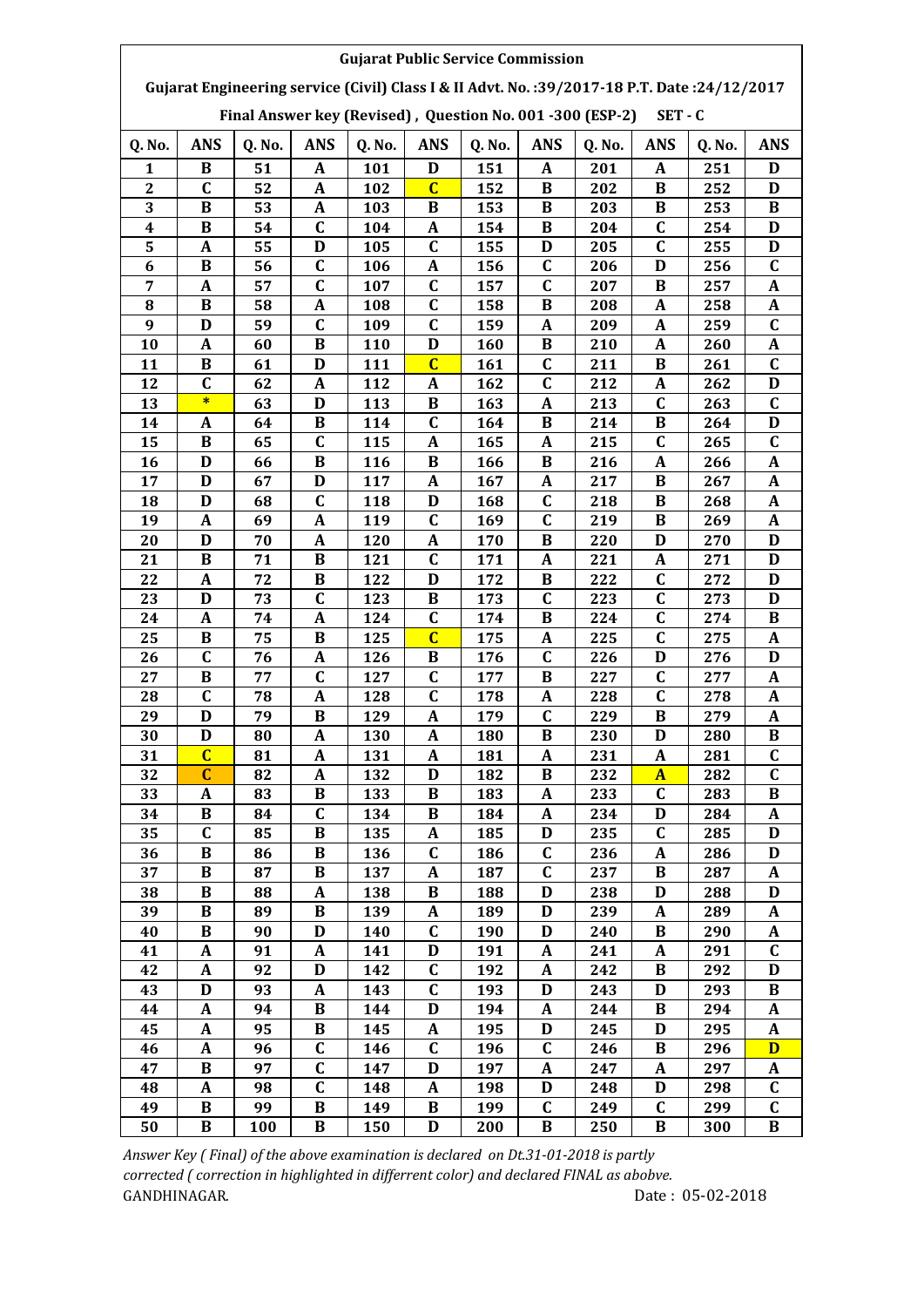| <b>Gujarat Public Service Commission</b><br>Gujarat Engineering service (Civil) Class I & II Advt. No.: 39/2017-18 P.T. Date: 24/12/2017 |                  |          |                   |            |                         |            |                            |            |                  |            |              |  |  |
|------------------------------------------------------------------------------------------------------------------------------------------|------------------|----------|-------------------|------------|-------------------------|------------|----------------------------|------------|------------------|------------|--------------|--|--|
| Final Answer key (Revised), Question No. 001 -300 (ESP-2)<br>SET - D                                                                     |                  |          |                   |            |                         |            |                            |            |                  |            |              |  |  |
| Q. No.                                                                                                                                   | <b>ANS</b>       | Q. No.   | <b>ANS</b>        | Q. No.     | <b>ANS</b>              | Q. No.     | <b>ANS</b>                 | Q. No.     | <b>ANS</b>       | Q. No.     | <b>ANS</b>   |  |  |
| 1                                                                                                                                        | B                | 51       | A                 | 101        | B                       | 151        | D                          | 201        | A                | 251        | B            |  |  |
| $\boldsymbol{2}$                                                                                                                         | $\bf{B}$         | 52       | $\, {\bf B}$      | 102        | A                       | 152        | D                          | 202        | $\bf{B}$         | 252        | D            |  |  |
| 3                                                                                                                                        | $\boldsymbol{A}$ | 53       | $\mathbf C$       | 103        | A                       | 153        | D                          | 203        | A                | 253        | $\mathbf C$  |  |  |
| $\overline{\mathbf{4}}$                                                                                                                  | A                | 54       | $\bf{B}$          | 104        | A                       | 154        | A                          | 204        | B                | 254        | $\mathbf C$  |  |  |
| 5                                                                                                                                        | A                | 55       | $\mathbf C$       | 105        | B                       | 155        | A                          | 205        | A                | 255        | B            |  |  |
| 6                                                                                                                                        | $\mathbf C$      | 56       | D                 | 106        | $\mathbf C$             | 156        | D                          | 206        | $\mathbf C$      | 256        | D            |  |  |
| 7                                                                                                                                        | $\mathbf D$      | 57       | $\mathbf D$       | 107        | $\bf{B}$                | 157        | A                          | 207        | $\mathbf C$      | 257        | A            |  |  |
| 8                                                                                                                                        | $\mathbf C$      | 58       | $\overline{C}$    | 108        | B                       | 158        | D                          | 208        | B                | 258        | $\mathbf{A}$ |  |  |
| 9                                                                                                                                        | $\mathbf C$      | 59       | $\mathbf C$       | 109        | B                       | 159        | $\mathbf C$                | 209        | A                | 259        | $\mathbf C$  |  |  |
| 10                                                                                                                                       | A                | 60       | A                 | 110        | A                       | 160        | A                          | 210        | B                | 260        | D            |  |  |
| 11                                                                                                                                       | $\mathbf C$      | 61       | $\bf{B}$          | 111        | B                       | 161        | D                          | 211        | $\mathbf C$      | 261        | $\mathbf C$  |  |  |
| 12                                                                                                                                       | $\bf{B}$         | 62       | $\mathbf C$       | 112        | D                       | 162        | $\mathbf C$                | 212        | $\bf{B}$         | 262        | A            |  |  |
| 13                                                                                                                                       | D                | 63       | $\bf{B}$          | 113        | A                       | 163        | $\bf{B}$                   | 213        | A                | 263        | $\bf{B}$     |  |  |
| 14                                                                                                                                       | A                | 64       | $\bf{B}$          | 114        | D                       | 164        | $\mathbf{A}$               | 214        | $\mathbf C$      | 264        | D            |  |  |
| 15                                                                                                                                       | D                | 65       | B                 | 115        | A                       | 165        | B                          | 215        | B                | 265        | A            |  |  |
| 16                                                                                                                                       | B                | 66       | B                 | 116        | B                       | 166        | $\bf{B}$                   | 216        | A                | 266        | B            |  |  |
| 17                                                                                                                                       | $\mathbf C$      | 67       | $\bf{B}$          | 117        | $\bf{B}$<br>$\mathbf C$ | 167        | $\mathbf C$<br>$\mathbf C$ | 217        | $\mathbf C$<br>B | 267        | A            |  |  |
| 18<br>19                                                                                                                                 | B<br>D           | 68<br>69 | A<br>$\mathbf{A}$ | 118<br>119 | $\mathbf C$             | 168        | D                          | 218<br>219 | A                | 268<br>269 | B<br>D       |  |  |
| 20                                                                                                                                       | $\mathbf C$      | 70       | D                 | 120        | C                       | 169<br>170 | B                          | 220        | B                | 270        | B            |  |  |
| 21                                                                                                                                       | $\boldsymbol{A}$ | 71       | $\mathbf A$       | 121        | B                       | 171        | $\boldsymbol{A}$           | 221        | $\boldsymbol{A}$ | 271        | D            |  |  |
| 22                                                                                                                                       | $\boldsymbol{A}$ | 72       | $\boldsymbol{A}$  | 122        | B                       | 172        | $\mathbf{A}$               | 222        | A                | 272        | B            |  |  |
| 23                                                                                                                                       | B                | 73       | $\mathbf{A}$      | 123        | D                       | 173        | $\mathbf{A}$               | 223        | D                | 273        | A            |  |  |
| 24                                                                                                                                       | B                | 74       | $\bf{B}$          | 124        | $\overline{C}$          | 174        | B                          | 224        | $\mathbf C$      | 274        | D            |  |  |
| 25                                                                                                                                       | $\mathbf C$      | 75       | A                 | 125        | B                       | 175        | A                          | 225        | $\mathbf C$      | 275        | C            |  |  |
| 26                                                                                                                                       | $\boldsymbol{A}$ | 76       | $\mathbf{A}$      | 126        | A                       | 176        | $\mathbf C$                | 226        | $\boldsymbol{A}$ | 276        | B            |  |  |
| 27                                                                                                                                       | B                | 77       | A                 | 127        | C                       | 177        | B                          | 227        | D                | 277        | D            |  |  |
| 28                                                                                                                                       | $\, {\bf B}$     | 78       | A                 | 128        | A                       | 178        | $\mathbf C$                | 228        | A                | 278        | D            |  |  |
| 29                                                                                                                                       | $\mathbf C$      | 79       | D                 | 129        | $\mathbf C$             | 179        | A                          | 229        | A                | 279        | B            |  |  |
| 30                                                                                                                                       | B                | 80       | B                 | 130        | C.                      | 180        | B                          | 230        | A                | 280        | D            |  |  |
| 31                                                                                                                                       | B                | 81       | B                 | 131        | $\mathbf C$             | 181        | B                          | 231        | В                | 281        | D            |  |  |
| 32                                                                                                                                       | A                | 82       | $\mathbf A$       | 132        | D                       | 182        | $\bf{B}$                   | 232        | $\mathbf C$      | 282        | C            |  |  |
| 33                                                                                                                                       | B                | 83       | $\mathbf C$       | 133        | $\overline{C}$          | 183        | $\mathbf D$                | 233        | $\mathbf C$      | 283        | $\mathbf A$  |  |  |
| 34                                                                                                                                       | A                | 84       | $\mathbf{A}$      | 134        | A                       | 184        | $\mathbf{A}$               | 234        | B                | 284        | $\mathbf A$  |  |  |
| 35                                                                                                                                       | B                | 85       | B                 | 135        | B                       | 185        | $\mathbf C$                | 235        | A                | 285        | $\mathbf C$  |  |  |
| 36                                                                                                                                       | $\mathbf D$      | 86       | A                 | 136        | $\mathbf C$             | 186        | $\mathbf C$                | 236        | D                | 286        | A            |  |  |
| 37                                                                                                                                       | A                | 87       | $\mathbf C$       | 137        | A                       | 187        | C                          | 237        | D                | 287        | $\mathbf C$  |  |  |
| 38                                                                                                                                       | B                | 88       | D                 | 138        | B                       | 188        | $\mathbf C$                | 238        | A                | 288        | D            |  |  |
| 39                                                                                                                                       | $\mathbf C$      | 89       | C                 | 139        | A                       | 189        | $\mathbf{A}$               | 239        | D                | 289        | $\mathbf C$  |  |  |
| 40                                                                                                                                       | $\ast$           | 90       | $\mathbf C$       | 140        | D                       | 190        | B                          | 240        | A                | 290        | D            |  |  |
| 41                                                                                                                                       | A                | 91       | D                 | 141        | C                       | 191        | B                          | 241        | A                | 291        | $\mathbf C$  |  |  |
| 42                                                                                                                                       | $\bf{B}$         | 92       | $\pmb{A}$         | 142        | A                       | 192        | $\bf{B}$                   | 242        | $\mathbf C$      | 292        | $\pmb{A}$    |  |  |
| 43                                                                                                                                       | $\mathbf D$      | 93       | $\mathbf C$       | 143        | $\mathbf C$             | 193        | $\mathbf D$                | 243        | D                | 293        | $\mathbf A$  |  |  |
| 44                                                                                                                                       | $\mathbf D$      | 94       | D                 | 144        | D                       | 194        | $\overline{\mathsf{C}}$    | 244        | B                | 294        | $\mathbf A$  |  |  |
| 45                                                                                                                                       | $\mathbf D$      | 95       | $\mathbf A$       | 145        | B                       | 195        | $\overline{\mathsf{C}}$    | 245        | A                | 295        | A            |  |  |
| 46                                                                                                                                       | $\boldsymbol{A}$ | 96       | B                 | 146        | C                       | 196        | B                          | 246        | A                | 296        | D            |  |  |
| 47                                                                                                                                       | D                | 97       | D                 | 147        | $\overline{C}$          | 197        | A                          | 247        | $\mathbf{D}$     | 297        | D            |  |  |
| 48<br>49                                                                                                                                 | B<br>A           | 98<br>99 | A<br>$\mathbf C$  | 148<br>149 | B<br>C                  | 198<br>199 | B<br>$\mathbf C$           | 248<br>249 | A<br>C           | 298<br>299 | D<br>D       |  |  |
| 50                                                                                                                                       | D                | 100      | A                 | 150        | $\mathbf C$             | 200        | C                          | 250        | $\mathbf C$      | 300        | B            |  |  |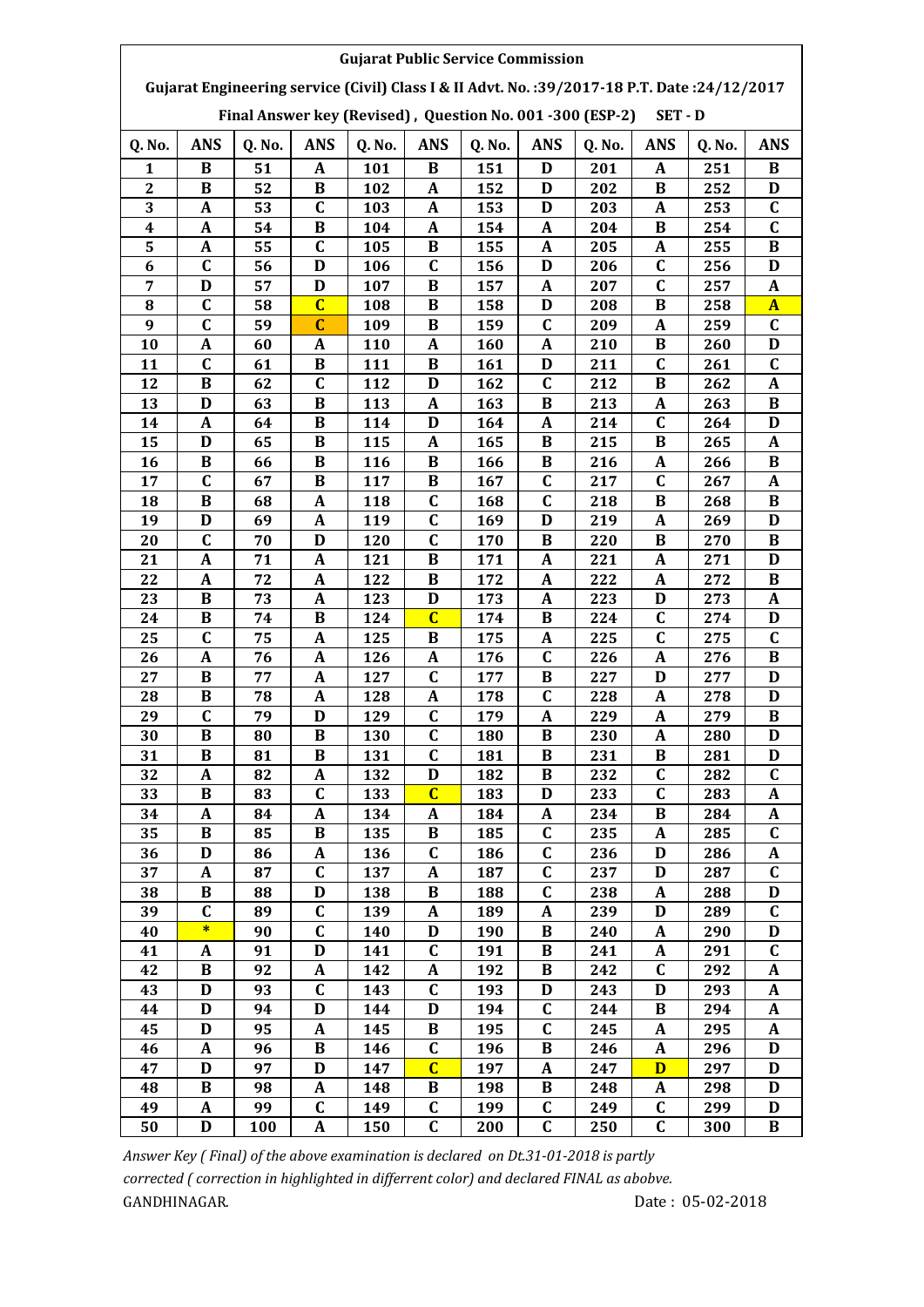| <b>Gujarat Public Service Commission</b>                                                                                                                           |                           |           |                         |            |                |            |                         |            |                |            |                         |  |  |
|--------------------------------------------------------------------------------------------------------------------------------------------------------------------|---------------------------|-----------|-------------------------|------------|----------------|------------|-------------------------|------------|----------------|------------|-------------------------|--|--|
| Gujarat Engineering service (Civil) Class I & II Advt. No.: 39/2017-18 P.T. Date: 24/12/2017<br>Final Answer key (Revised), Question No. 001 -300 (ESP-2)<br>SET-E |                           |           |                         |            |                |            |                         |            |                |            |                         |  |  |
| Q. No.                                                                                                                                                             | <b>ANS</b>                | Q. No.    | <b>ANS</b>              | Q. No.     | <b>ANS</b>     | Q. No.     | <b>ANS</b>              | Q. No.     | <b>ANS</b>     | Q. No.     | <b>ANS</b>              |  |  |
| 1                                                                                                                                                                  | D                         | 51        | C                       | 101        | A              | 151        | A                       | 201        | C              | 251        | C                       |  |  |
| $\boldsymbol{2}$                                                                                                                                                   | $\boldsymbol{A}$          | 52        | $\bf{B}$                | 102        | $\mathbf C$    | 152        | $\bf{B}$                | 202        | $\bf{B}$       | 252        | A                       |  |  |
| 3                                                                                                                                                                  | B                         | 53        | D                       | 103        | D              | 153        | $\boldsymbol{A}$        | 203        | $\mathbf C$    | 253        | A                       |  |  |
| $\overline{\mathbf{4}}$                                                                                                                                            | $\mathbf C$               | 54        | $\mathbf A$             | 104        | B              | 154        | B                       | 204        | A              | 254        | A                       |  |  |
| 5                                                                                                                                                                  | $\ast$                    | 55        | D                       | 105        | C              | 155        | A                       | 205        | B              | 255        | A                       |  |  |
| 6                                                                                                                                                                  | A                         | 56        | B                       | 106        | $\overline{C}$ | 156        | $\mathbf C$             | 206        | B              | 256        | D                       |  |  |
| 7                                                                                                                                                                  | $\bf{B}$                  | 57        | $\mathbf C$             | 107        | B              | 157        | $\mathbf C$             | 207        | B              | 257        | D                       |  |  |
| 8                                                                                                                                                                  | D                         | 58        | $\bf{B}$                | 108        | $\mathbf C$    | 158        | B                       | 208        | D              | 258        | D                       |  |  |
| 9                                                                                                                                                                  | D                         | 59        | D                       | 109        | $\mathbf C$    | 159        | A                       | 209        | A              | 259        | D                       |  |  |
| 10                                                                                                                                                                 | D                         | 60        | C                       | 110        | A              | 160        | B                       | 210        | C              | 260        | B                       |  |  |
| 11                                                                                                                                                                 | $\boldsymbol{A}$          | 61        | $\pmb{A}$               | 111        | A              | 161        | $\mathbf C$             | 211        | $\mathbf C$    | 261        | A                       |  |  |
| 12                                                                                                                                                                 | D                         | 62        | $\pmb{A}$               | 112        | A              | 162        | $\bf{B}$                | 212        | $\mathbf C$    | 262        | D                       |  |  |
| 13                                                                                                                                                                 | $\bf{B}$                  | 63        | $\bf{B}$                | 113        | D              | 163        | $\mathbf{A}$            | 213        | $\mathbf C$    | 263        | A                       |  |  |
| 14                                                                                                                                                                 | A                         | 64        | $\bf{B}$                | 114        | B              | 164        | $\overline{\mathsf{C}}$ | 214        | $\overline{A}$ | 264        | $\boldsymbol{A}$        |  |  |
| 15                                                                                                                                                                 | D                         | 65        | $\mathbf C$             | 115        | B              | 165        | $\bf{B}$                | 215        | B              | 265        | A                       |  |  |
| 16                                                                                                                                                                 | $\boldsymbol{\mathsf{A}}$ | 66        | A                       | 116        | A              | 166        | A                       | 216        | B              | 266        | B                       |  |  |
| 17                                                                                                                                                                 | $\, {\bf B}$              | 67        | $\bf{B}$                | 117        | $\mathbf C$    | 167        | $\mathbf C$             | 217        | B              | 267        | $\mathbf C$             |  |  |
| 18                                                                                                                                                                 | $\mathbf C$               | 68        | $\bf{B}$                | 118        | A              | 168        | B                       | 218        | D              | 268        | $\mathbf C$             |  |  |
| 19                                                                                                                                                                 | B                         | 69        | $\mathbf C$             | 119        | B              | 169        | A                       | 219        | C              | 269        | B                       |  |  |
| 20                                                                                                                                                                 | C                         | 70        | B                       | 120        | A              | 170        | B                       | 220        | C              | 270        | A                       |  |  |
| 21                                                                                                                                                                 | D                         | 71        | B                       | 121        | $\mathbf C$    | 171        | $\boldsymbol{A}$        | 221        | B              | 271        | D                       |  |  |
| 22                                                                                                                                                                 | D                         | 72        | $\mathbf{A}$            | 122        | D              | 172        | $\mathbf{A}$            | 222        | A              | 272        | D                       |  |  |
| 23                                                                                                                                                                 | $\overline{C}$            | 73        | $\bf{B}$                | 123        | $\mathbf C$    | 173        | D                       | 223        | $\bf{B}$       | 273        | A                       |  |  |
| 24                                                                                                                                                                 | $\overline{C}$            | 74        | $\mathbf{A}$            | 124        | $\mathbf C$    | 174        | $\mathbf C$             | 224        | $\mathbf C$    | 274        | D                       |  |  |
| 25                                                                                                                                                                 | A                         | 75        | B                       | 125        | D              | 175        | $\mathbf C$             | 225        | $\mathbf C$    | 275        | A                       |  |  |
| 26                                                                                                                                                                 | B                         | 76        | B                       | 126        | A              | 176        | D                       | 226        | B              | 276        | A                       |  |  |
| 27                                                                                                                                                                 | $\mathbf C$               | 77        | $\mathbf C$             | 127        | C              | 177        | D                       | 227        | A              | 277        | C                       |  |  |
| 28                                                                                                                                                                 | B                         | 78        | $\mathbf C$             | 128        | D              | 178        | D                       | 228        | B              | 278        | D                       |  |  |
| 29                                                                                                                                                                 | B                         | 79        | $\mathbf C$             | 129        | A              | 179        | A                       | 229        | D              | 279        | B                       |  |  |
| 30                                                                                                                                                                 | B                         | 80        | B                       | 130        | B              | 180        | A                       | 230        | B              | 280        | A                       |  |  |
| 31                                                                                                                                                                 | B                         | 81        | B                       | 131        | D              | 181        | D                       | 231        | D              | 281        | A                       |  |  |
| 32                                                                                                                                                                 | B                         | 82        | $\mathbf D$             | 132        | A              | 182        | A                       | 232        | B              | 282        | D                       |  |  |
| 33                                                                                                                                                                 | $\mathbf{A}$              | 83        | $\overline{C}$          | 133        | C              | 183        | D                       | 233        | A              | 283        | A                       |  |  |
| 34                                                                                                                                                                 | $\mathbf{A}$              | 84        | $\bf{B}$                | 134        | A              | 184        | $\mathbf C$             | 234        | D              | 284        | $\mathbf C$             |  |  |
| 35                                                                                                                                                                 | D                         | 85        | A                       | 135        | B              | 185        | A                       | 235        | $\mathbf C$    | 285        | C                       |  |  |
| 36                                                                                                                                                                 | $\mathbf A$               | 86        | $\mathbf C$             | 136        | A              | 186        | D                       | 236        | B              | 286        | B                       |  |  |
| 37                                                                                                                                                                 | A                         | 87        | A                       | 137        | A              | 187        | $\mathbf C$             | 237        | D              | 287        | D                       |  |  |
| 38                                                                                                                                                                 | A                         | 88        | $\mathbf C$             | 138        | A              | 188        | B                       | 238        | D              | 288        | $\mathbf C$             |  |  |
| 39                                                                                                                                                                 | B                         | 89        | $\mathbf C$             | 139        | B              | 189        | A                       | 239        | B              | 289        | $\mathbf C$             |  |  |
| 40                                                                                                                                                                 | A                         | 90        | $\mathbf C$             | 140        | $\mathbf C$    | 190        | B                       | 240        | D              | 290        | B                       |  |  |
| 41                                                                                                                                                                 | B                         | 91        | D                       | 141        | B              | 191        | B                       | 241        | D              | 291        | D                       |  |  |
| 42                                                                                                                                                                 | $\bf{B}$                  | 92        | $\overline{\mathbf{C}}$ | 142        | $\bf{B}$       | 192        | $\mathbf C$             | 242        | $\mathbf C$    | 292        | $\pmb{A}$               |  |  |
| 43                                                                                                                                                                 | $\mathbf{A}$              | 93        | $\mathbf A$             | 143        | B              | 193        | $\mathbf C$             | 243        | $\pmb{A}$      | 293        | $\overline{\mathbf{A}}$ |  |  |
| 44                                                                                                                                                                 | $\mathbf{A}$              | 94        | $\bf{B}$                | 144        | $\mathbf{A}$   | 194        | $\mathbf D$             | 244        | $\pmb{A}$      | 294        | $\overline{C}$          |  |  |
| 45                                                                                                                                                                 | $\mathbf A$               | 95        | $\mathbf C$             | 145        | B              | 195        | $\bf{B}$                | 245        | $\mathbf C$    | 295        | D                       |  |  |
| 46                                                                                                                                                                 | $\mathbf C$               | 96        | A                       | 146        | D              | 196        | A                       | 246        | A              | 296        | $\mathbf C$             |  |  |
| 47                                                                                                                                                                 | $\mathbf D$               | 97        | B                       | 147        | A              | 197        | A                       | 247        | $\mathbf C$    | 297        | A                       |  |  |
| 48                                                                                                                                                                 | $\mathbf C$               | 98        | A                       | 148        | D              | 198        | A                       | 248        | D              | 298        | B                       |  |  |
| 49<br>50                                                                                                                                                           | C                         | 99<br>100 | D<br>$\mathbf C$        | 149<br>150 | A<br>B         | 199<br>200 | B<br>A                  | 249<br>250 | C<br>D         | 299<br>300 | D                       |  |  |
|                                                                                                                                                                    | A                         |           |                         |            |                |            |                         |            |                |            | A                       |  |  |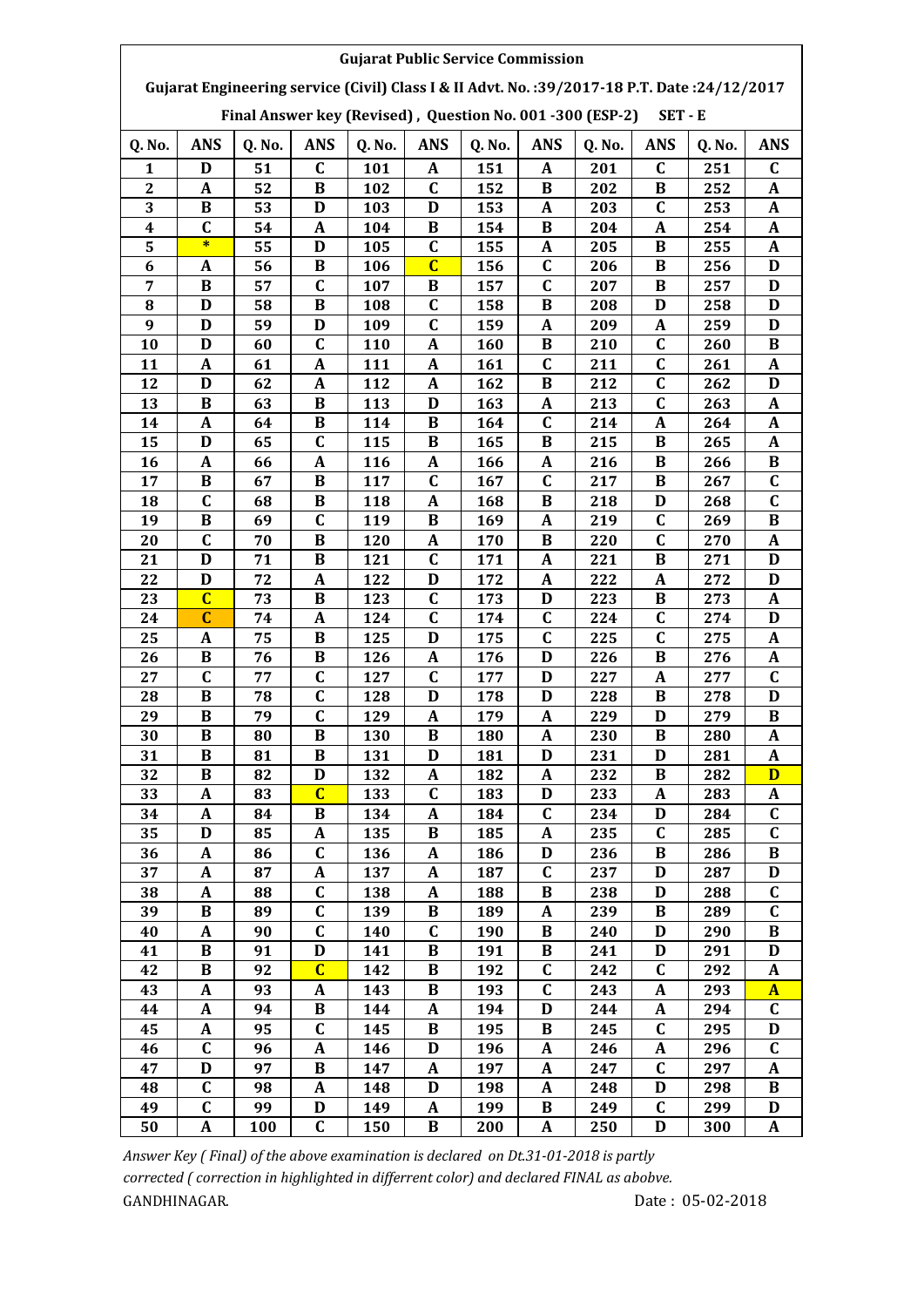| Gujarat Engineering service (Civil) Class I & II Advt. No.: 39/2017-18 P.T. Date: 24/12/2017<br>Final Answer key (Revised), Question No. 001 -300 (ESP-2)<br>$SET - F$<br><b>ANS</b><br><b>ANS</b><br><b>ANS</b><br><b>ANS</b><br>Q. No.<br>Q. No.<br>Q. No.<br>Q. No.<br><b>ANS</b><br><b>ANS</b><br>Q. No.<br>Q. No.<br>C<br>51<br>B<br>101<br>151<br>B<br>B<br>251<br>1<br>D<br>201<br>A<br>D<br>52<br>$\bf{B}$<br>152<br>$\mathbf A$<br>252<br>$\bf{B}$<br>$\boldsymbol{2}$<br>102<br>A<br>$\boldsymbol{A}$<br>202<br>3<br>D<br>53<br>A<br>253<br>$\mathbf{A}$<br>B<br>153<br>$\mathbf{A}$<br>103<br>203<br>A<br>$\overline{C}$<br>$\bf{B}$<br>$\overline{\mathbf{4}}$<br>$\mathbf{A}$<br>D<br>$\bf{B}$<br>54<br>104<br>B<br>154<br>204<br>254<br>$\mathbf C$<br>$\mathbf C$<br>5<br>55<br>105<br>C<br>B<br>255<br>D<br>A<br>155<br>205<br>$\mathbf C$<br>6<br>56<br>$\bf{B}$<br>$\mathbf C$<br>106<br>156<br>A<br>256<br>B<br>A<br>206<br>$\mathbf C$<br>$\mathbf C$<br>7<br>$\, {\bf B}$<br>57<br>$\mathbf{D}$<br>D<br>D<br>107<br>157<br>207<br>257<br>$\mathbf C$<br>$\, {\bf B}$<br>8<br>58<br>B<br>D<br>258<br>B<br>A<br>108<br>158<br>208<br>9<br>$\bf{B}$<br>$\bf{B}$<br>$\mathbf C$<br>59<br>109<br>B<br>159<br>209<br>D<br>259<br>A<br>B<br>C<br>260<br>10<br>60<br>110<br>D<br>160<br>A<br>210<br>D<br>A<br>$\ast$<br>$\overline{C}$<br>61<br>$\bf{B}$<br>$\boldsymbol{A}$<br>261<br>$\mathbf C$<br>11<br>B<br>111<br>161<br>211<br>$\bf{B}$<br>D<br>$\, {\bf B}$<br>$\bf{B}$<br>262<br>$\, {\bf B}$<br>12<br>62<br>$\mathbf{A}$<br>112<br>162<br>212<br>$\bf{B}$<br>B<br>$\bf{B}$<br>A<br>13<br>63<br>113<br>A<br>163<br>213<br>263<br>D<br>$\mathbf C$<br>D<br>D<br>D<br>D<br>14<br>A<br>64<br>114<br>164<br>214<br>264<br>$\mathbf C$<br>15<br>$\boldsymbol{A}$<br>115<br>A<br>265<br>65<br>D<br>A<br>165<br>215<br>B<br>$\mathbf C$<br>D<br>$\mathbf C$<br>A<br>16<br>D<br>116<br>166<br>266<br>D<br>66<br>216<br>$\mathbf C$<br>$\mathbf C$<br>D<br>17<br>$\boldsymbol{A}$<br>67<br>117<br>167<br>217<br>267<br>D<br>A<br>$\mathbf C$<br>$\mathbf C$<br>$\mathbf C$<br>$\mathbf C$<br>D<br>268<br>18<br>A<br>68<br>118<br>168<br>218<br>$\mathbf C$<br>19<br>69<br>B<br>119<br>D<br>219<br>B<br>269<br>A<br>169<br>A<br>$\mathbf C$<br>20<br>B<br>70<br>A<br>120<br>170<br>A<br>220<br>270<br>A<br>A<br>$\mathbf C$<br>71<br>$\mathbf D$<br>$\bf{B}$<br>B<br>21<br>$\boldsymbol{A}$<br>121<br>$\boldsymbol{A}$<br>171<br>221<br>271<br>B<br>$\bf{B}$<br>B<br>22<br>72<br>$\mathbf{A}$<br>122<br>B<br>172<br>222<br>272<br>A<br>$\mathbf C$<br>$\mathbf C$<br>$\mathbf C$<br>B<br>73<br>$\bf{B}$<br>$\bf{B}$<br>273<br>23<br>123<br>173<br>223<br>$\mathbf C$<br>$\mathbf C$<br>$\mathbf{A}$<br>D<br>24<br>A<br>74<br>124<br>174<br>224<br>274<br>D<br>$\mathbf C$<br>$\mathbf C$<br>25<br>75<br>125<br>D<br>A<br>B<br>B<br>175<br>225<br>275<br>$\mathbf C$<br>$\mathbf C$<br>$\pmb{A}$<br>76<br>26<br>126<br>A<br>176<br>A<br>276<br>D<br>226<br>$\mathbf C$<br>$\mathbf C$<br>$\bf{B}$<br>27<br>77<br>D<br>C<br>127<br>177<br>227<br>A<br>277<br>$\mathbf C$<br>$\mathbf C$<br>D<br>D<br>78<br>$\boldsymbol{A}$<br>28<br>128<br>178<br>228<br>278<br>A<br>$\mathbf C$<br>29<br>79<br>$\boldsymbol{A}$<br>129<br>A<br>179<br>B<br>229<br>D<br>279<br>A<br>C<br>$\mathbf{C}$<br>C.<br>$\mathbf C$<br>30<br>230<br>B<br>280<br>80<br>130<br>180<br>A |
|-------------------------------------------------------------------------------------------------------------------------------------------------------------------------------------------------------------------------------------------------------------------------------------------------------------------------------------------------------------------------------------------------------------------------------------------------------------------------------------------------------------------------------------------------------------------------------------------------------------------------------------------------------------------------------------------------------------------------------------------------------------------------------------------------------------------------------------------------------------------------------------------------------------------------------------------------------------------------------------------------------------------------------------------------------------------------------------------------------------------------------------------------------------------------------------------------------------------------------------------------------------------------------------------------------------------------------------------------------------------------------------------------------------------------------------------------------------------------------------------------------------------------------------------------------------------------------------------------------------------------------------------------------------------------------------------------------------------------------------------------------------------------------------------------------------------------------------------------------------------------------------------------------------------------------------------------------------------------------------------------------------------------------------------------------------------------------------------------------------------------------------------------------------------------------------------------------------------------------------------------------------------------------------------------------------------------------------------------------------------------------------------------------------------------------------------------------------------------------------------------------------------------------------------------------------------------------------------------------------------------------------------------------------------------------------------------------------------------------------------------------------------------------------------------------------------------------------------------------------------------------------------------------------------------------------------------------------------------------------------------------------------------------------------------------------------------------------------------------------------------------------------------------------------------------------------------------------------------------------------------------------------------------------------------------------------------------------------------------------------------|
|                                                                                                                                                                                                                                                                                                                                                                                                                                                                                                                                                                                                                                                                                                                                                                                                                                                                                                                                                                                                                                                                                                                                                                                                                                                                                                                                                                                                                                                                                                                                                                                                                                                                                                                                                                                                                                                                                                                                                                                                                                                                                                                                                                                                                                                                                                                                                                                                                                                                                                                                                                                                                                                                                                                                                                                                                                                                                                                                                                                                                                                                                                                                                                                                                                                                                                                                                                         |
|                                                                                                                                                                                                                                                                                                                                                                                                                                                                                                                                                                                                                                                                                                                                                                                                                                                                                                                                                                                                                                                                                                                                                                                                                                                                                                                                                                                                                                                                                                                                                                                                                                                                                                                                                                                                                                                                                                                                                                                                                                                                                                                                                                                                                                                                                                                                                                                                                                                                                                                                                                                                                                                                                                                                                                                                                                                                                                                                                                                                                                                                                                                                                                                                                                                                                                                                                                         |
|                                                                                                                                                                                                                                                                                                                                                                                                                                                                                                                                                                                                                                                                                                                                                                                                                                                                                                                                                                                                                                                                                                                                                                                                                                                                                                                                                                                                                                                                                                                                                                                                                                                                                                                                                                                                                                                                                                                                                                                                                                                                                                                                                                                                                                                                                                                                                                                                                                                                                                                                                                                                                                                                                                                                                                                                                                                                                                                                                                                                                                                                                                                                                                                                                                                                                                                                                                         |
|                                                                                                                                                                                                                                                                                                                                                                                                                                                                                                                                                                                                                                                                                                                                                                                                                                                                                                                                                                                                                                                                                                                                                                                                                                                                                                                                                                                                                                                                                                                                                                                                                                                                                                                                                                                                                                                                                                                                                                                                                                                                                                                                                                                                                                                                                                                                                                                                                                                                                                                                                                                                                                                                                                                                                                                                                                                                                                                                                                                                                                                                                                                                                                                                                                                                                                                                                                         |
|                                                                                                                                                                                                                                                                                                                                                                                                                                                                                                                                                                                                                                                                                                                                                                                                                                                                                                                                                                                                                                                                                                                                                                                                                                                                                                                                                                                                                                                                                                                                                                                                                                                                                                                                                                                                                                                                                                                                                                                                                                                                                                                                                                                                                                                                                                                                                                                                                                                                                                                                                                                                                                                                                                                                                                                                                                                                                                                                                                                                                                                                                                                                                                                                                                                                                                                                                                         |
|                                                                                                                                                                                                                                                                                                                                                                                                                                                                                                                                                                                                                                                                                                                                                                                                                                                                                                                                                                                                                                                                                                                                                                                                                                                                                                                                                                                                                                                                                                                                                                                                                                                                                                                                                                                                                                                                                                                                                                                                                                                                                                                                                                                                                                                                                                                                                                                                                                                                                                                                                                                                                                                                                                                                                                                                                                                                                                                                                                                                                                                                                                                                                                                                                                                                                                                                                                         |
|                                                                                                                                                                                                                                                                                                                                                                                                                                                                                                                                                                                                                                                                                                                                                                                                                                                                                                                                                                                                                                                                                                                                                                                                                                                                                                                                                                                                                                                                                                                                                                                                                                                                                                                                                                                                                                                                                                                                                                                                                                                                                                                                                                                                                                                                                                                                                                                                                                                                                                                                                                                                                                                                                                                                                                                                                                                                                                                                                                                                                                                                                                                                                                                                                                                                                                                                                                         |
|                                                                                                                                                                                                                                                                                                                                                                                                                                                                                                                                                                                                                                                                                                                                                                                                                                                                                                                                                                                                                                                                                                                                                                                                                                                                                                                                                                                                                                                                                                                                                                                                                                                                                                                                                                                                                                                                                                                                                                                                                                                                                                                                                                                                                                                                                                                                                                                                                                                                                                                                                                                                                                                                                                                                                                                                                                                                                                                                                                                                                                                                                                                                                                                                                                                                                                                                                                         |
|                                                                                                                                                                                                                                                                                                                                                                                                                                                                                                                                                                                                                                                                                                                                                                                                                                                                                                                                                                                                                                                                                                                                                                                                                                                                                                                                                                                                                                                                                                                                                                                                                                                                                                                                                                                                                                                                                                                                                                                                                                                                                                                                                                                                                                                                                                                                                                                                                                                                                                                                                                                                                                                                                                                                                                                                                                                                                                                                                                                                                                                                                                                                                                                                                                                                                                                                                                         |
|                                                                                                                                                                                                                                                                                                                                                                                                                                                                                                                                                                                                                                                                                                                                                                                                                                                                                                                                                                                                                                                                                                                                                                                                                                                                                                                                                                                                                                                                                                                                                                                                                                                                                                                                                                                                                                                                                                                                                                                                                                                                                                                                                                                                                                                                                                                                                                                                                                                                                                                                                                                                                                                                                                                                                                                                                                                                                                                                                                                                                                                                                                                                                                                                                                                                                                                                                                         |
|                                                                                                                                                                                                                                                                                                                                                                                                                                                                                                                                                                                                                                                                                                                                                                                                                                                                                                                                                                                                                                                                                                                                                                                                                                                                                                                                                                                                                                                                                                                                                                                                                                                                                                                                                                                                                                                                                                                                                                                                                                                                                                                                                                                                                                                                                                                                                                                                                                                                                                                                                                                                                                                                                                                                                                                                                                                                                                                                                                                                                                                                                                                                                                                                                                                                                                                                                                         |
|                                                                                                                                                                                                                                                                                                                                                                                                                                                                                                                                                                                                                                                                                                                                                                                                                                                                                                                                                                                                                                                                                                                                                                                                                                                                                                                                                                                                                                                                                                                                                                                                                                                                                                                                                                                                                                                                                                                                                                                                                                                                                                                                                                                                                                                                                                                                                                                                                                                                                                                                                                                                                                                                                                                                                                                                                                                                                                                                                                                                                                                                                                                                                                                                                                                                                                                                                                         |
|                                                                                                                                                                                                                                                                                                                                                                                                                                                                                                                                                                                                                                                                                                                                                                                                                                                                                                                                                                                                                                                                                                                                                                                                                                                                                                                                                                                                                                                                                                                                                                                                                                                                                                                                                                                                                                                                                                                                                                                                                                                                                                                                                                                                                                                                                                                                                                                                                                                                                                                                                                                                                                                                                                                                                                                                                                                                                                                                                                                                                                                                                                                                                                                                                                                                                                                                                                         |
|                                                                                                                                                                                                                                                                                                                                                                                                                                                                                                                                                                                                                                                                                                                                                                                                                                                                                                                                                                                                                                                                                                                                                                                                                                                                                                                                                                                                                                                                                                                                                                                                                                                                                                                                                                                                                                                                                                                                                                                                                                                                                                                                                                                                                                                                                                                                                                                                                                                                                                                                                                                                                                                                                                                                                                                                                                                                                                                                                                                                                                                                                                                                                                                                                                                                                                                                                                         |
|                                                                                                                                                                                                                                                                                                                                                                                                                                                                                                                                                                                                                                                                                                                                                                                                                                                                                                                                                                                                                                                                                                                                                                                                                                                                                                                                                                                                                                                                                                                                                                                                                                                                                                                                                                                                                                                                                                                                                                                                                                                                                                                                                                                                                                                                                                                                                                                                                                                                                                                                                                                                                                                                                                                                                                                                                                                                                                                                                                                                                                                                                                                                                                                                                                                                                                                                                                         |
|                                                                                                                                                                                                                                                                                                                                                                                                                                                                                                                                                                                                                                                                                                                                                                                                                                                                                                                                                                                                                                                                                                                                                                                                                                                                                                                                                                                                                                                                                                                                                                                                                                                                                                                                                                                                                                                                                                                                                                                                                                                                                                                                                                                                                                                                                                                                                                                                                                                                                                                                                                                                                                                                                                                                                                                                                                                                                                                                                                                                                                                                                                                                                                                                                                                                                                                                                                         |
|                                                                                                                                                                                                                                                                                                                                                                                                                                                                                                                                                                                                                                                                                                                                                                                                                                                                                                                                                                                                                                                                                                                                                                                                                                                                                                                                                                                                                                                                                                                                                                                                                                                                                                                                                                                                                                                                                                                                                                                                                                                                                                                                                                                                                                                                                                                                                                                                                                                                                                                                                                                                                                                                                                                                                                                                                                                                                                                                                                                                                                                                                                                                                                                                                                                                                                                                                                         |
|                                                                                                                                                                                                                                                                                                                                                                                                                                                                                                                                                                                                                                                                                                                                                                                                                                                                                                                                                                                                                                                                                                                                                                                                                                                                                                                                                                                                                                                                                                                                                                                                                                                                                                                                                                                                                                                                                                                                                                                                                                                                                                                                                                                                                                                                                                                                                                                                                                                                                                                                                                                                                                                                                                                                                                                                                                                                                                                                                                                                                                                                                                                                                                                                                                                                                                                                                                         |
|                                                                                                                                                                                                                                                                                                                                                                                                                                                                                                                                                                                                                                                                                                                                                                                                                                                                                                                                                                                                                                                                                                                                                                                                                                                                                                                                                                                                                                                                                                                                                                                                                                                                                                                                                                                                                                                                                                                                                                                                                                                                                                                                                                                                                                                                                                                                                                                                                                                                                                                                                                                                                                                                                                                                                                                                                                                                                                                                                                                                                                                                                                                                                                                                                                                                                                                                                                         |
|                                                                                                                                                                                                                                                                                                                                                                                                                                                                                                                                                                                                                                                                                                                                                                                                                                                                                                                                                                                                                                                                                                                                                                                                                                                                                                                                                                                                                                                                                                                                                                                                                                                                                                                                                                                                                                                                                                                                                                                                                                                                                                                                                                                                                                                                                                                                                                                                                                                                                                                                                                                                                                                                                                                                                                                                                                                                                                                                                                                                                                                                                                                                                                                                                                                                                                                                                                         |
|                                                                                                                                                                                                                                                                                                                                                                                                                                                                                                                                                                                                                                                                                                                                                                                                                                                                                                                                                                                                                                                                                                                                                                                                                                                                                                                                                                                                                                                                                                                                                                                                                                                                                                                                                                                                                                                                                                                                                                                                                                                                                                                                                                                                                                                                                                                                                                                                                                                                                                                                                                                                                                                                                                                                                                                                                                                                                                                                                                                                                                                                                                                                                                                                                                                                                                                                                                         |
|                                                                                                                                                                                                                                                                                                                                                                                                                                                                                                                                                                                                                                                                                                                                                                                                                                                                                                                                                                                                                                                                                                                                                                                                                                                                                                                                                                                                                                                                                                                                                                                                                                                                                                                                                                                                                                                                                                                                                                                                                                                                                                                                                                                                                                                                                                                                                                                                                                                                                                                                                                                                                                                                                                                                                                                                                                                                                                                                                                                                                                                                                                                                                                                                                                                                                                                                                                         |
|                                                                                                                                                                                                                                                                                                                                                                                                                                                                                                                                                                                                                                                                                                                                                                                                                                                                                                                                                                                                                                                                                                                                                                                                                                                                                                                                                                                                                                                                                                                                                                                                                                                                                                                                                                                                                                                                                                                                                                                                                                                                                                                                                                                                                                                                                                                                                                                                                                                                                                                                                                                                                                                                                                                                                                                                                                                                                                                                                                                                                                                                                                                                                                                                                                                                                                                                                                         |
|                                                                                                                                                                                                                                                                                                                                                                                                                                                                                                                                                                                                                                                                                                                                                                                                                                                                                                                                                                                                                                                                                                                                                                                                                                                                                                                                                                                                                                                                                                                                                                                                                                                                                                                                                                                                                                                                                                                                                                                                                                                                                                                                                                                                                                                                                                                                                                                                                                                                                                                                                                                                                                                                                                                                                                                                                                                                                                                                                                                                                                                                                                                                                                                                                                                                                                                                                                         |
|                                                                                                                                                                                                                                                                                                                                                                                                                                                                                                                                                                                                                                                                                                                                                                                                                                                                                                                                                                                                                                                                                                                                                                                                                                                                                                                                                                                                                                                                                                                                                                                                                                                                                                                                                                                                                                                                                                                                                                                                                                                                                                                                                                                                                                                                                                                                                                                                                                                                                                                                                                                                                                                                                                                                                                                                                                                                                                                                                                                                                                                                                                                                                                                                                                                                                                                                                                         |
|                                                                                                                                                                                                                                                                                                                                                                                                                                                                                                                                                                                                                                                                                                                                                                                                                                                                                                                                                                                                                                                                                                                                                                                                                                                                                                                                                                                                                                                                                                                                                                                                                                                                                                                                                                                                                                                                                                                                                                                                                                                                                                                                                                                                                                                                                                                                                                                                                                                                                                                                                                                                                                                                                                                                                                                                                                                                                                                                                                                                                                                                                                                                                                                                                                                                                                                                                                         |
|                                                                                                                                                                                                                                                                                                                                                                                                                                                                                                                                                                                                                                                                                                                                                                                                                                                                                                                                                                                                                                                                                                                                                                                                                                                                                                                                                                                                                                                                                                                                                                                                                                                                                                                                                                                                                                                                                                                                                                                                                                                                                                                                                                                                                                                                                                                                                                                                                                                                                                                                                                                                                                                                                                                                                                                                                                                                                                                                                                                                                                                                                                                                                                                                                                                                                                                                                                         |
|                                                                                                                                                                                                                                                                                                                                                                                                                                                                                                                                                                                                                                                                                                                                                                                                                                                                                                                                                                                                                                                                                                                                                                                                                                                                                                                                                                                                                                                                                                                                                                                                                                                                                                                                                                                                                                                                                                                                                                                                                                                                                                                                                                                                                                                                                                                                                                                                                                                                                                                                                                                                                                                                                                                                                                                                                                                                                                                                                                                                                                                                                                                                                                                                                                                                                                                                                                         |
|                                                                                                                                                                                                                                                                                                                                                                                                                                                                                                                                                                                                                                                                                                                                                                                                                                                                                                                                                                                                                                                                                                                                                                                                                                                                                                                                                                                                                                                                                                                                                                                                                                                                                                                                                                                                                                                                                                                                                                                                                                                                                                                                                                                                                                                                                                                                                                                                                                                                                                                                                                                                                                                                                                                                                                                                                                                                                                                                                                                                                                                                                                                                                                                                                                                                                                                                                                         |
|                                                                                                                                                                                                                                                                                                                                                                                                                                                                                                                                                                                                                                                                                                                                                                                                                                                                                                                                                                                                                                                                                                                                                                                                                                                                                                                                                                                                                                                                                                                                                                                                                                                                                                                                                                                                                                                                                                                                                                                                                                                                                                                                                                                                                                                                                                                                                                                                                                                                                                                                                                                                                                                                                                                                                                                                                                                                                                                                                                                                                                                                                                                                                                                                                                                                                                                                                                         |
|                                                                                                                                                                                                                                                                                                                                                                                                                                                                                                                                                                                                                                                                                                                                                                                                                                                                                                                                                                                                                                                                                                                                                                                                                                                                                                                                                                                                                                                                                                                                                                                                                                                                                                                                                                                                                                                                                                                                                                                                                                                                                                                                                                                                                                                                                                                                                                                                                                                                                                                                                                                                                                                                                                                                                                                                                                                                                                                                                                                                                                                                                                                                                                                                                                                                                                                                                                         |
| $\mathbf C$<br>A<br>31<br>A<br>81<br>D<br>131<br>D<br>181<br>231<br>281<br>A                                                                                                                                                                                                                                                                                                                                                                                                                                                                                                                                                                                                                                                                                                                                                                                                                                                                                                                                                                                                                                                                                                                                                                                                                                                                                                                                                                                                                                                                                                                                                                                                                                                                                                                                                                                                                                                                                                                                                                                                                                                                                                                                                                                                                                                                                                                                                                                                                                                                                                                                                                                                                                                                                                                                                                                                                                                                                                                                                                                                                                                                                                                                                                                                                                                                                            |
| $\mathbf C$<br>32<br>82<br>$\mathbf A$<br>B<br>A<br>282<br>D<br>132<br>182<br>A<br>232                                                                                                                                                                                                                                                                                                                                                                                                                                                                                                                                                                                                                                                                                                                                                                                                                                                                                                                                                                                                                                                                                                                                                                                                                                                                                                                                                                                                                                                                                                                                                                                                                                                                                                                                                                                                                                                                                                                                                                                                                                                                                                                                                                                                                                                                                                                                                                                                                                                                                                                                                                                                                                                                                                                                                                                                                                                                                                                                                                                                                                                                                                                                                                                                                                                                                  |
| $\bf{B}$<br>33<br>$\bf{B}$<br>C<br>$\bf{B}$<br>$\overline{\mathbf{D}}$<br>233<br>283<br>D<br>83<br>133<br>183                                                                                                                                                                                                                                                                                                                                                                                                                                                                                                                                                                                                                                                                                                                                                                                                                                                                                                                                                                                                                                                                                                                                                                                                                                                                                                                                                                                                                                                                                                                                                                                                                                                                                                                                                                                                                                                                                                                                                                                                                                                                                                                                                                                                                                                                                                                                                                                                                                                                                                                                                                                                                                                                                                                                                                                                                                                                                                                                                                                                                                                                                                                                                                                                                                                           |
| $\overline{C}$<br>D<br>34<br>84<br>D<br>134<br>184<br>$\mathbf{A}$<br>234<br>A<br>284<br>D                                                                                                                                                                                                                                                                                                                                                                                                                                                                                                                                                                                                                                                                                                                                                                                                                                                                                                                                                                                                                                                                                                                                                                                                                                                                                                                                                                                                                                                                                                                                                                                                                                                                                                                                                                                                                                                                                                                                                                                                                                                                                                                                                                                                                                                                                                                                                                                                                                                                                                                                                                                                                                                                                                                                                                                                                                                                                                                                                                                                                                                                                                                                                                                                                                                                              |
| 35<br>$\mathbf C$<br>B<br>285<br>A<br>85<br>A<br>135<br>B<br>185<br>235<br>D                                                                                                                                                                                                                                                                                                                                                                                                                                                                                                                                                                                                                                                                                                                                                                                                                                                                                                                                                                                                                                                                                                                                                                                                                                                                                                                                                                                                                                                                                                                                                                                                                                                                                                                                                                                                                                                                                                                                                                                                                                                                                                                                                                                                                                                                                                                                                                                                                                                                                                                                                                                                                                                                                                                                                                                                                                                                                                                                                                                                                                                                                                                                                                                                                                                                                            |
| $\mathbf C$<br>$\mathbf C$<br>$\mathbf D$<br>$\mathbf C$<br>36<br>86<br>A<br>B<br>136<br>186<br>236<br>286                                                                                                                                                                                                                                                                                                                                                                                                                                                                                                                                                                                                                                                                                                                                                                                                                                                                                                                                                                                                                                                                                                                                                                                                                                                                                                                                                                                                                                                                                                                                                                                                                                                                                                                                                                                                                                                                                                                                                                                                                                                                                                                                                                                                                                                                                                                                                                                                                                                                                                                                                                                                                                                                                                                                                                                                                                                                                                                                                                                                                                                                                                                                                                                                                                                              |
| C<br>37<br>B<br>87<br>137<br>C<br>187<br>B<br>287<br>A<br>237<br>A                                                                                                                                                                                                                                                                                                                                                                                                                                                                                                                                                                                                                                                                                                                                                                                                                                                                                                                                                                                                                                                                                                                                                                                                                                                                                                                                                                                                                                                                                                                                                                                                                                                                                                                                                                                                                                                                                                                                                                                                                                                                                                                                                                                                                                                                                                                                                                                                                                                                                                                                                                                                                                                                                                                                                                                                                                                                                                                                                                                                                                                                                                                                                                                                                                                                                                      |
| $\mathbf C$<br>$\mathbf C$<br>38<br>B<br>D<br>D<br>88<br>138<br>A<br>188<br>238<br>288                                                                                                                                                                                                                                                                                                                                                                                                                                                                                                                                                                                                                                                                                                                                                                                                                                                                                                                                                                                                                                                                                                                                                                                                                                                                                                                                                                                                                                                                                                                                                                                                                                                                                                                                                                                                                                                                                                                                                                                                                                                                                                                                                                                                                                                                                                                                                                                                                                                                                                                                                                                                                                                                                                                                                                                                                                                                                                                                                                                                                                                                                                                                                                                                                                                                                  |
| $\bf{B}$<br>$\mathbf C$<br>39<br>89<br>139<br>189<br>B<br>289<br>$\mathbf A$<br>A<br>A<br>239                                                                                                                                                                                                                                                                                                                                                                                                                                                                                                                                                                                                                                                                                                                                                                                                                                                                                                                                                                                                                                                                                                                                                                                                                                                                                                                                                                                                                                                                                                                                                                                                                                                                                                                                                                                                                                                                                                                                                                                                                                                                                                                                                                                                                                                                                                                                                                                                                                                                                                                                                                                                                                                                                                                                                                                                                                                                                                                                                                                                                                                                                                                                                                                                                                                                           |
| $\mathbf C$<br>D<br>90<br>40<br>A<br>140<br>A<br>190<br>A<br>240<br>290<br>A                                                                                                                                                                                                                                                                                                                                                                                                                                                                                                                                                                                                                                                                                                                                                                                                                                                                                                                                                                                                                                                                                                                                                                                                                                                                                                                                                                                                                                                                                                                                                                                                                                                                                                                                                                                                                                                                                                                                                                                                                                                                                                                                                                                                                                                                                                                                                                                                                                                                                                                                                                                                                                                                                                                                                                                                                                                                                                                                                                                                                                                                                                                                                                                                                                                                                            |
| $\mathbf C$<br>$\mathbf A$<br>$\, {\bf B}$<br>41<br>91<br>141<br>D<br>191<br>241<br>B<br>291<br>$\mathbf A$                                                                                                                                                                                                                                                                                                                                                                                                                                                                                                                                                                                                                                                                                                                                                                                                                                                                                                                                                                                                                                                                                                                                                                                                                                                                                                                                                                                                                                                                                                                                                                                                                                                                                                                                                                                                                                                                                                                                                                                                                                                                                                                                                                                                                                                                                                                                                                                                                                                                                                                                                                                                                                                                                                                                                                                                                                                                                                                                                                                                                                                                                                                                                                                                                                                             |
| $\, {\bf B}$<br>$\mathbf C$<br>$\boldsymbol{A}$<br>$\bf{B}$<br>D<br>292<br>$\bf{B}$<br>42<br>92<br>142<br>192<br>242                                                                                                                                                                                                                                                                                                                                                                                                                                                                                                                                                                                                                                                                                                                                                                                                                                                                                                                                                                                                                                                                                                                                                                                                                                                                                                                                                                                                                                                                                                                                                                                                                                                                                                                                                                                                                                                                                                                                                                                                                                                                                                                                                                                                                                                                                                                                                                                                                                                                                                                                                                                                                                                                                                                                                                                                                                                                                                                                                                                                                                                                                                                                                                                                                                                    |
| $\mathbf C$<br>$\mathbf C$<br>$\bf{B}$<br>$\mathbf A$<br>$\boldsymbol{A}$<br>43<br>93<br>143<br>B<br>243<br>293<br>193                                                                                                                                                                                                                                                                                                                                                                                                                                                                                                                                                                                                                                                                                                                                                                                                                                                                                                                                                                                                                                                                                                                                                                                                                                                                                                                                                                                                                                                                                                                                                                                                                                                                                                                                                                                                                                                                                                                                                                                                                                                                                                                                                                                                                                                                                                                                                                                                                                                                                                                                                                                                                                                                                                                                                                                                                                                                                                                                                                                                                                                                                                                                                                                                                                                  |
| $\mathbf C$<br>44<br>B<br>$\bf{B}$<br>$\mathbf{A}$<br>$\mathbf{A}$<br>$\overline{A}$<br>294<br>94<br>144<br>194<br>244                                                                                                                                                                                                                                                                                                                                                                                                                                                                                                                                                                                                                                                                                                                                                                                                                                                                                                                                                                                                                                                                                                                                                                                                                                                                                                                                                                                                                                                                                                                                                                                                                                                                                                                                                                                                                                                                                                                                                                                                                                                                                                                                                                                                                                                                                                                                                                                                                                                                                                                                                                                                                                                                                                                                                                                                                                                                                                                                                                                                                                                                                                                                                                                                                                                  |
| $\mathbf C$<br>$\mathbf C$<br>45<br>$\mathbf C$<br>B<br>95<br>$\bf{B}$<br>295<br>$\bf{B}$<br>145<br>195<br>245                                                                                                                                                                                                                                                                                                                                                                                                                                                                                                                                                                                                                                                                                                                                                                                                                                                                                                                                                                                                                                                                                                                                                                                                                                                                                                                                                                                                                                                                                                                                                                                                                                                                                                                                                                                                                                                                                                                                                                                                                                                                                                                                                                                                                                                                                                                                                                                                                                                                                                                                                                                                                                                                                                                                                                                                                                                                                                                                                                                                                                                                                                                                                                                                                                                          |
| $\mathbf C$<br>$\pmb{A}$<br>46<br>96<br>B<br>146<br>A<br>196<br>B<br>246<br>D<br>296                                                                                                                                                                                                                                                                                                                                                                                                                                                                                                                                                                                                                                                                                                                                                                                                                                                                                                                                                                                                                                                                                                                                                                                                                                                                                                                                                                                                                                                                                                                                                                                                                                                                                                                                                                                                                                                                                                                                                                                                                                                                                                                                                                                                                                                                                                                                                                                                                                                                                                                                                                                                                                                                                                                                                                                                                                                                                                                                                                                                                                                                                                                                                                                                                                                                                    |
| $\mathbf C$<br>47<br>97<br>147<br>B<br>197<br>297<br>D<br>A<br>A<br>A<br>247                                                                                                                                                                                                                                                                                                                                                                                                                                                                                                                                                                                                                                                                                                                                                                                                                                                                                                                                                                                                                                                                                                                                                                                                                                                                                                                                                                                                                                                                                                                                                                                                                                                                                                                                                                                                                                                                                                                                                                                                                                                                                                                                                                                                                                                                                                                                                                                                                                                                                                                                                                                                                                                                                                                                                                                                                                                                                                                                                                                                                                                                                                                                                                                                                                                                                            |
| $\mathbf C$<br>48<br>B<br>B<br>98<br>148<br>A<br>198<br>248<br>A<br>298<br>D                                                                                                                                                                                                                                                                                                                                                                                                                                                                                                                                                                                                                                                                                                                                                                                                                                                                                                                                                                                                                                                                                                                                                                                                                                                                                                                                                                                                                                                                                                                                                                                                                                                                                                                                                                                                                                                                                                                                                                                                                                                                                                                                                                                                                                                                                                                                                                                                                                                                                                                                                                                                                                                                                                                                                                                                                                                                                                                                                                                                                                                                                                                                                                                                                                                                                            |
| 49<br>B<br>99<br>D<br>149<br>C<br>199<br>B<br>249<br>299<br>B<br>A<br>$\mathbf{C}$<br>50<br>150<br>100<br>$\mathbf{A}$<br>D<br>200<br>$\mathbf{A}$<br>250<br>D<br>300<br>D                                                                                                                                                                                                                                                                                                                                                                                                                                                                                                                                                                                                                                                                                                                                                                                                                                                                                                                                                                                                                                                                                                                                                                                                                                                                                                                                                                                                                                                                                                                                                                                                                                                                                                                                                                                                                                                                                                                                                                                                                                                                                                                                                                                                                                                                                                                                                                                                                                                                                                                                                                                                                                                                                                                                                                                                                                                                                                                                                                                                                                                                                                                                                                                              |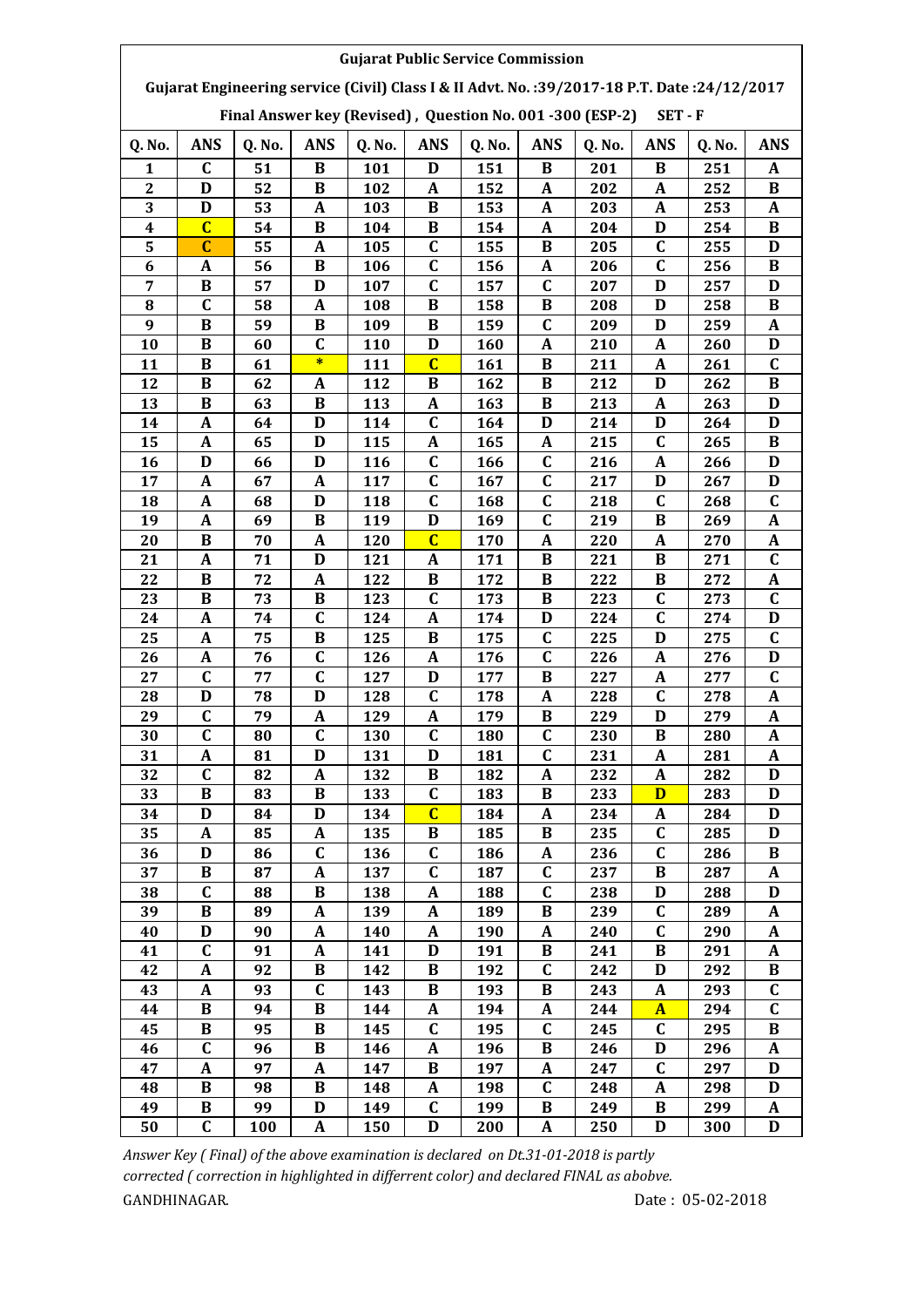| <b>Gujarat Public Service Commission</b>                                                                                                                               |                  |          |                         |            |                |            |                  |            |                  |            |                  |  |  |
|------------------------------------------------------------------------------------------------------------------------------------------------------------------------|------------------|----------|-------------------------|------------|----------------|------------|------------------|------------|------------------|------------|------------------|--|--|
| Gujarat Engineering service (Civil) Class I & II Advt. No.: 39/2017-18 P.T. Date: 24/12/2017<br>Final Answer key (Revised), Question No. 001 -300 (ESP-2)<br>$SET - G$ |                  |          |                         |            |                |            |                  |            |                  |            |                  |  |  |
| Q. No.                                                                                                                                                                 | <b>ANS</b>       | Q. No.   | <b>ANS</b>              | Q. No.     | <b>ANS</b>     | Q. No.     | <b>ANS</b>       | Q. No.     | <b>ANS</b>       | Q. No.     | <b>ANS</b>       |  |  |
| 1                                                                                                                                                                      | D                | 51       | $\mathbf{A}$            | 101        | $\mathbf C$    | 151        | $\boldsymbol{A}$ | 201        | $\mathbf C$      | 251        | A                |  |  |
| $\mathbf{2}$                                                                                                                                                           | $\mathbf C$      | 52       | D                       | 102        | A              | 152        | D                | 202        | B                | 252        | D                |  |  |
| 3                                                                                                                                                                      | A                | 53       | A                       | 103        | B              | 153        | $\mathbf C$      | 203        | A                | 253        | A                |  |  |
| 4                                                                                                                                                                      | $\boldsymbol{A}$ | 54       | A                       | 104        | A              | 154        | A                | 204        | B                | 254        | A                |  |  |
| 5                                                                                                                                                                      | $\bf{B}$         | 55       | A                       | 105        | $\mathbf C$    | 155        | D                | 205        | $\mathbf C$      | 255        | A                |  |  |
| 6                                                                                                                                                                      | $\, {\bf B}$     | 56       | $\bf{B}$                | 106        | D              | 156        | $\mathbf C$      | 206        | $\bf{B}$         | 256        | $\, {\bf B}$     |  |  |
| 7                                                                                                                                                                      | C                | 57       | A                       | 107        | C              | 157        | B                | 207        | A                | 257        | C                |  |  |
| 8                                                                                                                                                                      | A                | 58       | B                       | 108        | $\mathbf C$    | 158        | A                | 208        | $\mathbf C$      | 258        | C                |  |  |
| 9                                                                                                                                                                      | B                | 59       | В                       | 109        | D              | 159        | B                | 209        | B                | 259        | B                |  |  |
| 10                                                                                                                                                                     | B                | 60       | A                       | 110        | A              | 160        | $\bf{B}$         | 210        | A                | 260        | A                |  |  |
| 11                                                                                                                                                                     | $\mathbf C$      | 61       | $\boldsymbol{A}$        | 111        | $\mathbf C$    | 161        | $\mathbf C$      | 211        | $\mathbf C$      | 261        | D                |  |  |
| 12                                                                                                                                                                     | $\bf{B}$         | 62       | A                       | 112        | D              | 162        | $\mathbf C$      | 212        | B                | 262        | D                |  |  |
| 13                                                                                                                                                                     | $\bf{B}$         | 63       | $\mathbf C$             | 113        | A              | 163        | D                | 213        | A                | 263        | A                |  |  |
| 14                                                                                                                                                                     | A                | 64       | D                       | 114        | B              | 164        | B                | 214        | B                | 264        | D                |  |  |
| 15                                                                                                                                                                     | $\bf{B}$         | 65       | $\mathbf C$             | 115        | D              | 165        | $\boldsymbol{A}$ | 215        | $\boldsymbol{A}$ | 265        | A                |  |  |
| 16                                                                                                                                                                     | A                | 66       | $\mathbf C$             | 116        | A              | 166        | $\boldsymbol{A}$ | 216        | $\mathbf A$      | 266        | A                |  |  |
| 17                                                                                                                                                                     | B                | 67       | A                       | 117        | C              | 167        | A                | 217        | D                | 267        | C                |  |  |
| 18                                                                                                                                                                     | D                | 68       | $\mathbf C$             | 118        | A              | 168        | B                | 218        | $\mathbf C$      | 268        | D                |  |  |
| 19                                                                                                                                                                     | A                | 69       | B                       | 119        | B              | 169        | A                | 219        | $\mathbf C$      | 269        | B                |  |  |
| 20                                                                                                                                                                     | B                | 70       | D                       | 120        | A              | 170        | $\mathbf C$      | 220        | D                | 270        | A                |  |  |
| 21                                                                                                                                                                     | $\mathbf C$      | 71       | A                       | 121        | A              | 171        | $\bf{B}$         | 221        | D                | 271        | $\mathbf A$      |  |  |
| 22                                                                                                                                                                     | $\ast$           | 72       | D                       | 122        | A              | 172        | $\mathbf C$      | 222        | D                | 272        | D                |  |  |
| 23                                                                                                                                                                     | A                | 73       | B                       | 123        | B              | 173        | A                | 223        | A                | 273        | A                |  |  |
| 24                                                                                                                                                                     | $\bf{B}$         | 74       | $\mathbf C$             | 124        | C              | 174        | B                | 224        | A                | 274        | C                |  |  |
| 25                                                                                                                                                                     | $\mathbf D$      | 75       | $\bf{B}$                | 125        | B              | 175        | $\bf{B}$         | 225        | D                | 275        | $\mathbf C$      |  |  |
| 26                                                                                                                                                                     | $\mathbf D$      | 76       | $\overline{C}$          | 126        | $\bf{B}$       | 176        | $\bf{B}$         | 226        | $\bf{B}$         | 276        | $\, {\bf B}$     |  |  |
| 27                                                                                                                                                                     | D                | 77       | A                       | 127        | B              | 177        | D                | 227        | D                | 277        | D                |  |  |
| 28                                                                                                                                                                     | A                | 78       | B                       | 128        | A              | 178        | A                | 228        | D                | 278        | C                |  |  |
| 29                                                                                                                                                                     | D                | 79       | $\mathbf C$             | 129        | В              | 179        | C                | 229        | В                | 279        | C                |  |  |
| 30                                                                                                                                                                     | $\, {\bf B}$     | 80       | $\pmb{A}$               | 130        | D              | 180        | $\mathbf C$      | 230        | D                | 280        | B                |  |  |
| 31                                                                                                                                                                     | A                | 81       | $\bf{B}$                | 131        | A              | 181        | $\mathbf C$      | 231        | D                | 281        | D                |  |  |
| 32                                                                                                                                                                     | D                | 82       | A                       | 132        | D              | 182        | $\mathbf C$      | 232        | $\mathbf C$      | 282        | A                |  |  |
| 33                                                                                                                                                                     | A                | 83       | D                       | 133        | A              | 183<br>184 | A                | 233        | $\boldsymbol{A}$ | 283        | $\mathbf{A}$     |  |  |
| 34<br>35                                                                                                                                                               | B<br>$\mathbf C$ | 84<br>85 | $\mathbf C$             | 134<br>135 | B<br>B         | 185        | B<br>B           | 234<br>235 | A<br>$\mathbf C$ | 284<br>285 | C                |  |  |
| 36                                                                                                                                                                     | $\, {\bf B}$     | 86       | A<br>$\mathbf C$        | 136        | $\mathbf C$    | 186        | $\bf{B}$         | 236        | $\pmb{A}$        | 286        | D<br>$\mathbf C$ |  |  |
| 37                                                                                                                                                                     | $\mathbf C$      | 87       | D                       | 137        | $\mathbf C$    | 187        | D                | 237        | $\mathbf C$      | 287        |                  |  |  |
| 38                                                                                                                                                                     | D                | 88       | B                       | 138        | C              | 188        | C                | 238        | D                | 288        | A<br>B           |  |  |
| 39                                                                                                                                                                     | D                | 89       | C                       | 139        | B              | 189        | $\mathbf C$      | 239        | C                | 289        | D                |  |  |
| 40                                                                                                                                                                     | $\overline{c}$   | 90       | $\overline{\mathbf{C}}$ | 140        | B              | 190        | B                | 240        | D                | 290        | A                |  |  |
| 41                                                                                                                                                                     | $\mathbf{C}$     | 91       | $\, {\bf B}$            | 141        | D              | 191        | $\mathbf{A}$     | 241        | $\mathbf C$      | 291        | $\bf{B}$         |  |  |
| 42                                                                                                                                                                     | $\mathbf{A}$     | 92       | $\mathbf C$             | 142        | $\overline{C}$ | 192        | $\bf{B}$         | 242        | $\boldsymbol{A}$ | 292        | A                |  |  |
| 43                                                                                                                                                                     | $\bf{B}$         | 93       | $\mathbf C$             | 143        | B              | 193        | $\mathbf C$      | 243        | A                | 293        | B                |  |  |
| 44                                                                                                                                                                     | $\mathbf C$      | 94       | A                       | 144        | A              | 194        | $\mathbf C$      | 244        | A                | 294        | D                |  |  |
| 45                                                                                                                                                                     | B                | 95       | A                       | 145        | C              | 195        | A                | 245        | A                | 295        | B                |  |  |
| 46                                                                                                                                                                     | $\bf{B}$         | 96       | A                       | 146        | A              | 196        | $\bf{B}$         | 246        | D                | 296        | $\mathbf{D}$     |  |  |
| 47                                                                                                                                                                     | B                | 97       | D                       | 147        | $\mathbf C$    | 197        | A                | 247        | D                | 297        | В                |  |  |
| 48                                                                                                                                                                     | B                | 98       | B                       | 148        | C              | 198        | B                | 248        | D                | 298        | A                |  |  |
| 49                                                                                                                                                                     | B                | 99       | В                       | 149        | C              | 199        | A                | 249        | D                | 299        | D                |  |  |
| 50                                                                                                                                                                     | $\pmb{A}$        | 100      | $\pmb{A}$               | 150        | D              | 200        | $\mathbf C$      | 250        | $\, {\bf B}$     | 300        | $\mathbf C$      |  |  |